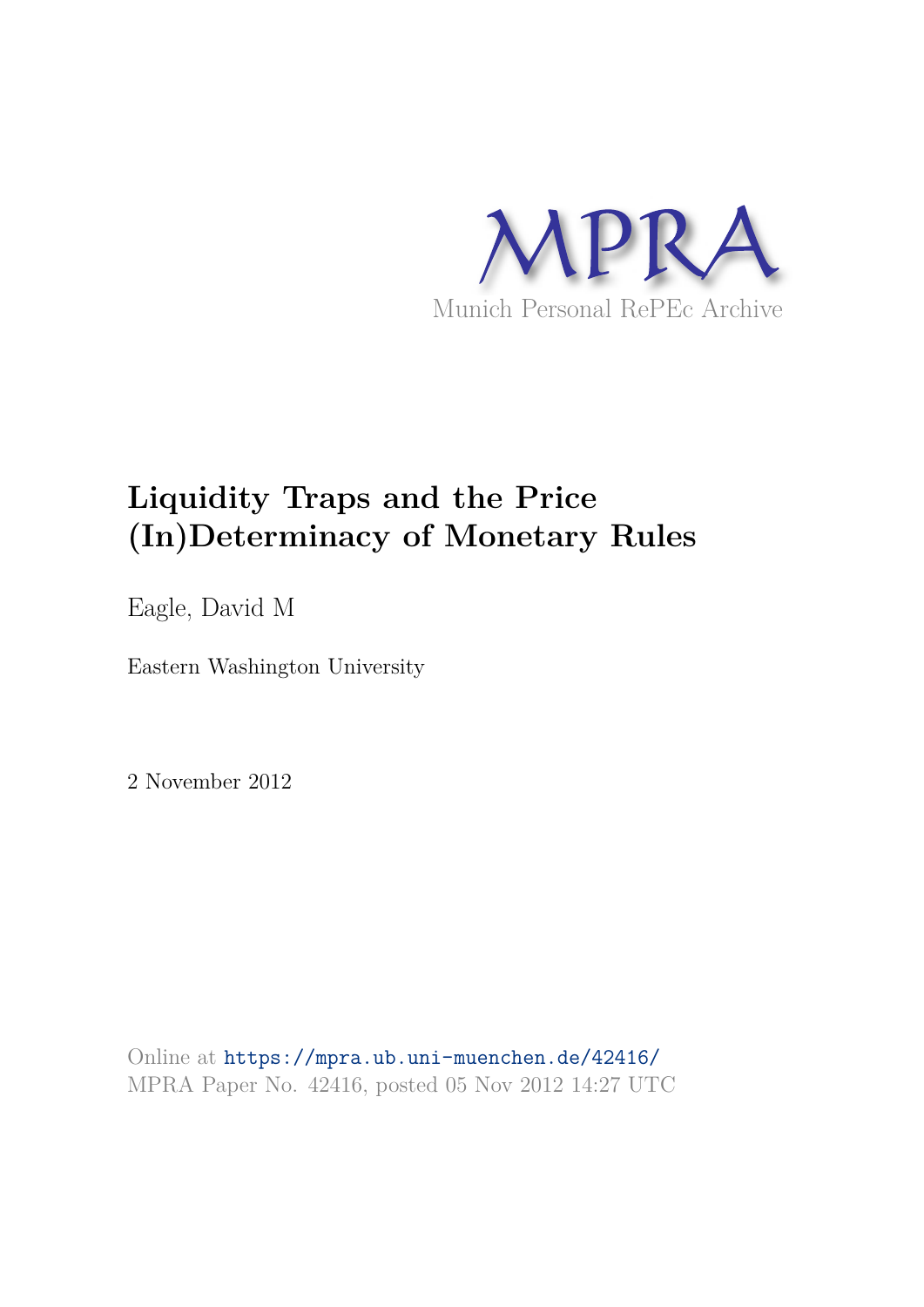## **Liquidity Traps and the**

## **Price (In)Determinacy of Monetary Rules**

David M. Eagle

Department of Management, RVPT#3 College of Business Administration Eastern Washington University 668 N. Riverpoint Blvd Spokane, Washington 99202-1677 **USA** Phone: (509) 828-1229 Fax: (509) 828-1275 Email: deagle@ewu.edu

Abstract:

This paper proposes a new methodology for assessing price indeterminacy to supplant the discredited nonexplosive criterion. Using this methodology, we find that nominal GDP targeting and price-level targeting do determine prices when the central bank follows a sufficiently strong feedback rule for setting the nominal interest rate. However, inflation targeting leads to price indeterminacy, a result consistent with the principles of calculus. This price indeterminacy of inflation targeting could manifest itself in a liquidity trap or zero bound for nominal interest rates rendering central banks impotent. Nominal GDP targeting could overcome this liquidity-trap effect.

Revised November 2, 2012

JEL codes: E31, E34, E52, E58

Keywords: inflation targeting, price-level targeting, nominal GDP targeting, nominal income targeting, price determinacy, liquidity trap

2012 by David Eagle. All rights reserved. Copyright will be transferred to publishing journal when accepted.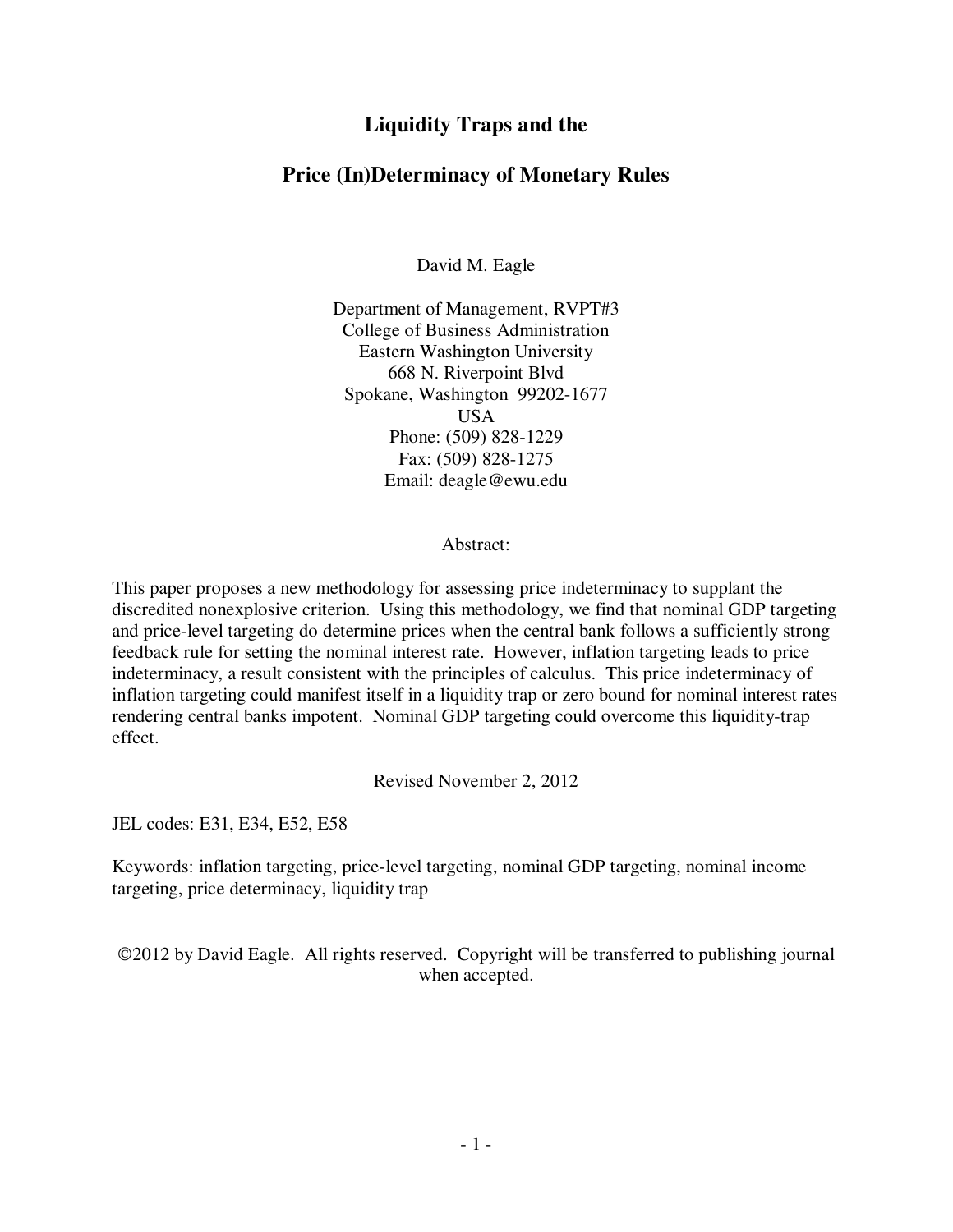### **Liquidity Traps and the**

## **Price (In)Determinacy of Monetary Rules**

A predominate view in monetary economics today is that a central bank should be transparent concerning its goals and objectives rather than following a cloudy discretionary policy. That transparency can be reflected in an explicit monetary target. Prior to the 2008 Financial Crisis, the fad monetary target in central banking was inflation. Recently, economists and central banks have been considering alternative monetary targets such as the price level and nominal GDP (NGDP).

 A very important issue facing the choice of monetary target is whether the price level of an economy can be determined by a central bank pegging the interest rate according to a monetary rule that pursues that monetary target. This issue is very relevant since most central banks set a short-term interest rate rather than a monetary aggregate. If the central bank cannot determine the price level, then the price level will be free to take multiple or infinite time paths. As recognized by some researchers such as Atkeson et al (2009), one extreme price time path would be hyperinflation. Another more immediate, but less discussed extreme of price indeterminacy would be a liquidity trap where the central bank runs into a zero bound for the nominal interest rate and becomes impotent.

 Economists have long debated the issue of whether an interest-setting rule can determine prices since Sargent and Wallace's (1975) argument that doing so cannot determine prices. While many economists have argued that inflation targeting (IT) or price-level targeting (PLT) can determine prices when the central bank follows a Taylor-like monetary rule for setting the

- 1 -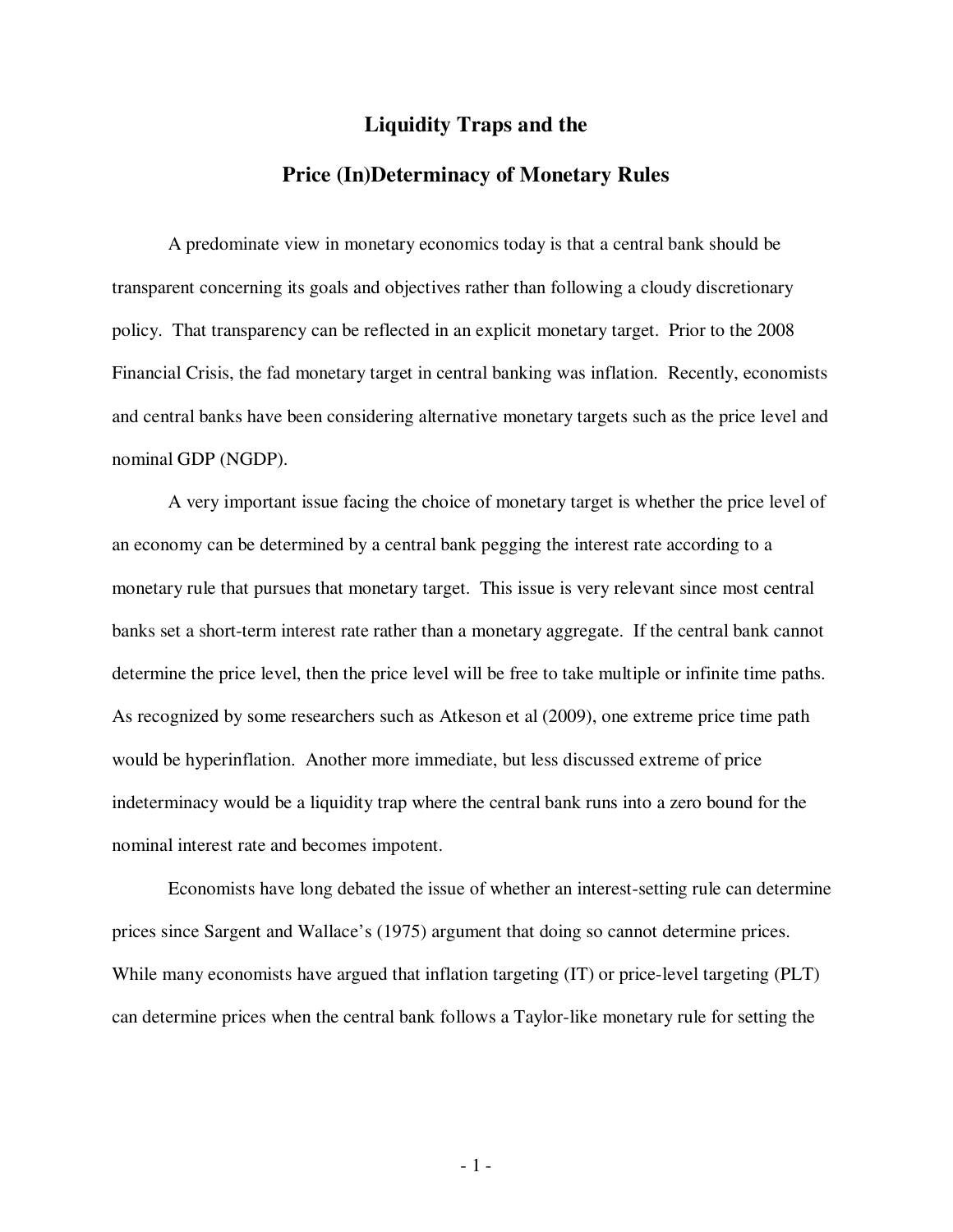interest rate, no literature has addressed whether nominal GDP targeting<sup>1</sup> (NGT) determines prices. Demonstrating that NGT does determine prices is the first task this paper accomplishes.

 Even with regard to IT and PLT, the price determinacy issue is unresolved. While many economists, such as Woodford (2003) and Clarida et al (1999), have previously argued that IT does determine the price level, most of that literature has made errors by applying a nonexplosive criterion without having any economic basis for doing so. More recent literature recognizes these errors. Cochrane (2010) notes that while transversality conditions can rule out real explosive behavior, nothing in economics can rule out nominal explosions. Also, while many economists assumed that those using the nonexplosive criterion could justify it with transversality conditions, McCallum (2009, p. 1103) admits that there is no such transversality condition that justifies the use of the nonexplosive criterion in the case of fiat money. Some economists have argued that in order for IT to determine price levels, we have to look for fiscal transversality conditions, but the economic profession has not endorsed the idea of using a government transversaility condition to justify the price determinacy of monetary policy.

 Thus, even with IT and PLT, price determinacy has become an open question with some research saying that IT leads to price indeterminacy: See Cochrane (2010), Eagle (2007), and Nakajima and Polemarchakis (2005).

 The earlier literature on price determinacy used a nonexplosive criterion, which now McCallum recognizes is not justified by any transversality condition. This leaves the state of the price determinacy literature in limbo. While McCallum (2009) has tried to use learnability as a means to address price determinacy, Cochrane (2010) has argued against learnability as a sufficient way to address price determinacy.

 1 Another term for nominal GDP targeting is nominal income targeting.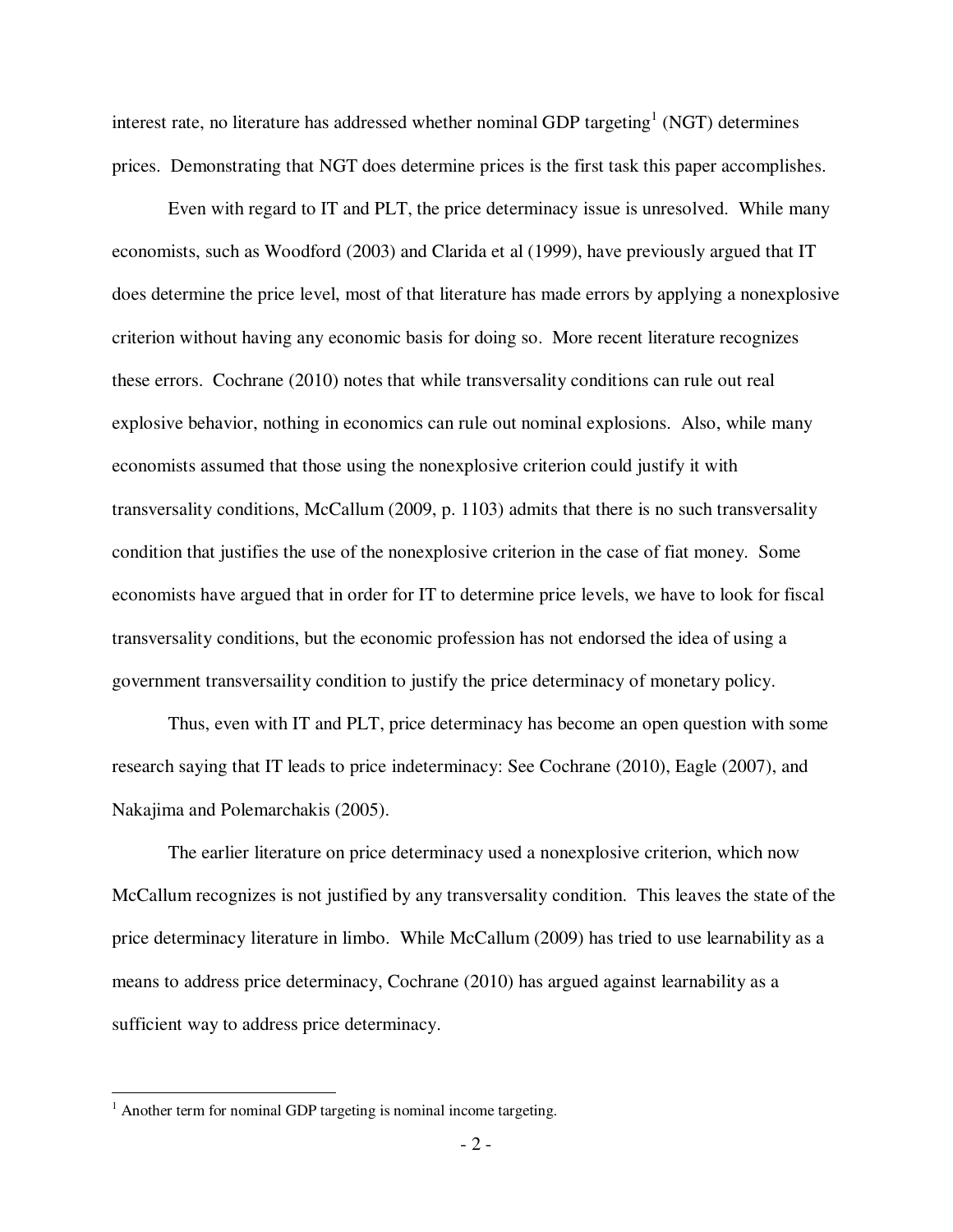Since the methodology used in the past for addressing price determinacy is now discredited, this paper takes a different approach to the issue of price determinacy. The issue of price determinacy is hampered by the infinite time we use in our economic models. If the time horizon was finite, we would just apply Bellman's principle, work backwards in time with expectations, and there would be no question about whether monetary policy under a given monetary target would determine the price level. However, to apply Bellman's principle we need some future time to start our backwards expectations work. When the economy lasts forever, then there is no future time to begin our backwards expectations calculations work.

 The approach taken in this paper is to assume an arbitrarily large, but finite horizon in the economy, then apply Bellman's principle to apply expectations backwards in time. We add to this the issue of the public's confidence concerning what the central bank will do in the last period of the economy. To assess price determinacy, we propose two criteria. The first criterion is that the price level should be determined in a finite economy under a particular monetary targeting rule. The second criteria is that the public's confidence in expected price levels should be maintained as the economic horizon increases to infinity. The methodology proposed in this paper is that price determinacy should require both criteria to be met. This sense of price determinacy carries important economic understanding, not just blindly applying rules that economists have invented (and that conflict with basic principles of calculus).

 The next section sketches an economic model and quickly derives the Fisher Euler equation that is the basis in the price-determinacy literature for how expectations about future price levels is translated into the current price level. Section III then discusses the price determinacy of NGT and introduces a feedback rule for the central bank to use to set the nominal interest rate as the central bank pursues its nominal GDP target. This section also discusses the

- 3 -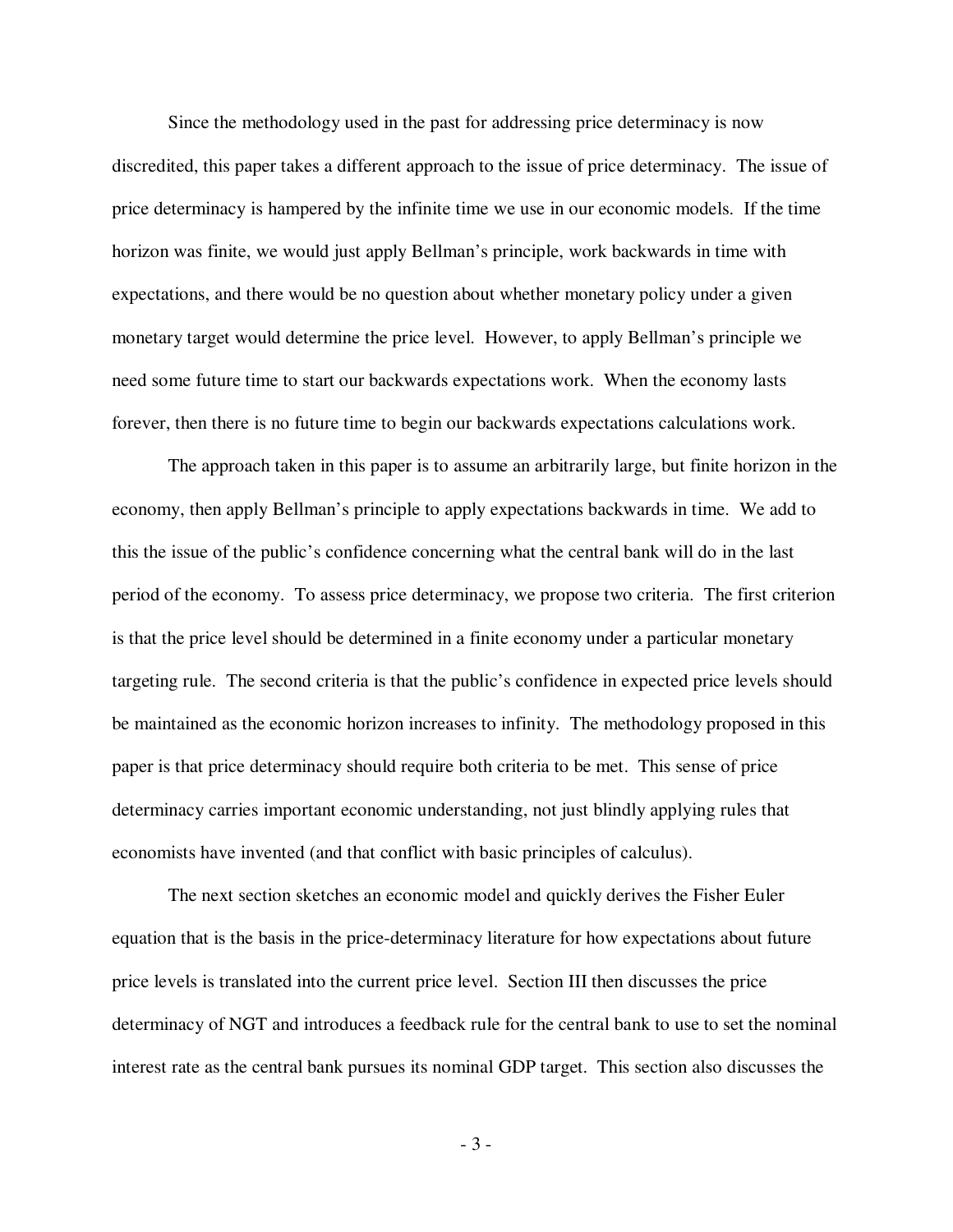issue of the public's deteriorating confidence of what the central bank will do in the final period of the economy as that finite economic horizon increases. This section then shows that that NGT does determine the price level as long as that feedback rule is sufficiently strong to compensate for public's deteriorating confidence in the central bank's final-period action as the time horizon increases.

 Section IV discusses the price determinacy of PLT and finds that PLT does determine the price level as long as the central bank follows a sufficiently strong McCallum feedback rule. Section V discusses the price determinacy of IT and finds that IT does not determine the price level because even in a finite economy, there are fewer equations than unknowns. Section VI discusses how IT may have appeared to work because the public confused IT with PLT; this section also discusses the base-drift difference between IT and PLT.

Section VII discusses how the price determinacy of IT may have manifested itself in the liquidity traps or zero-bound nominal interest rates interfering with the ability of central banks to stimulate nominal spending in the economy. Section VIII concludes and discusses how central banks could help avoid liquidity traps by following NGT rather than IT.

#### *II. The Fisher-Euler Equation:*

 Assume a representative consumer with an expected utility function of the form  $\sum^T \left( \beta^t E_o \left[ U(c_t) \right] \right)$ = *t*  $\beta' E_0[U(c_t)]$  where  $\beta$  is the time discount factor and *T* is the arbitrarily large, but finite 1 economic horizon. When the consumer maximizes the utility function subject to typical budget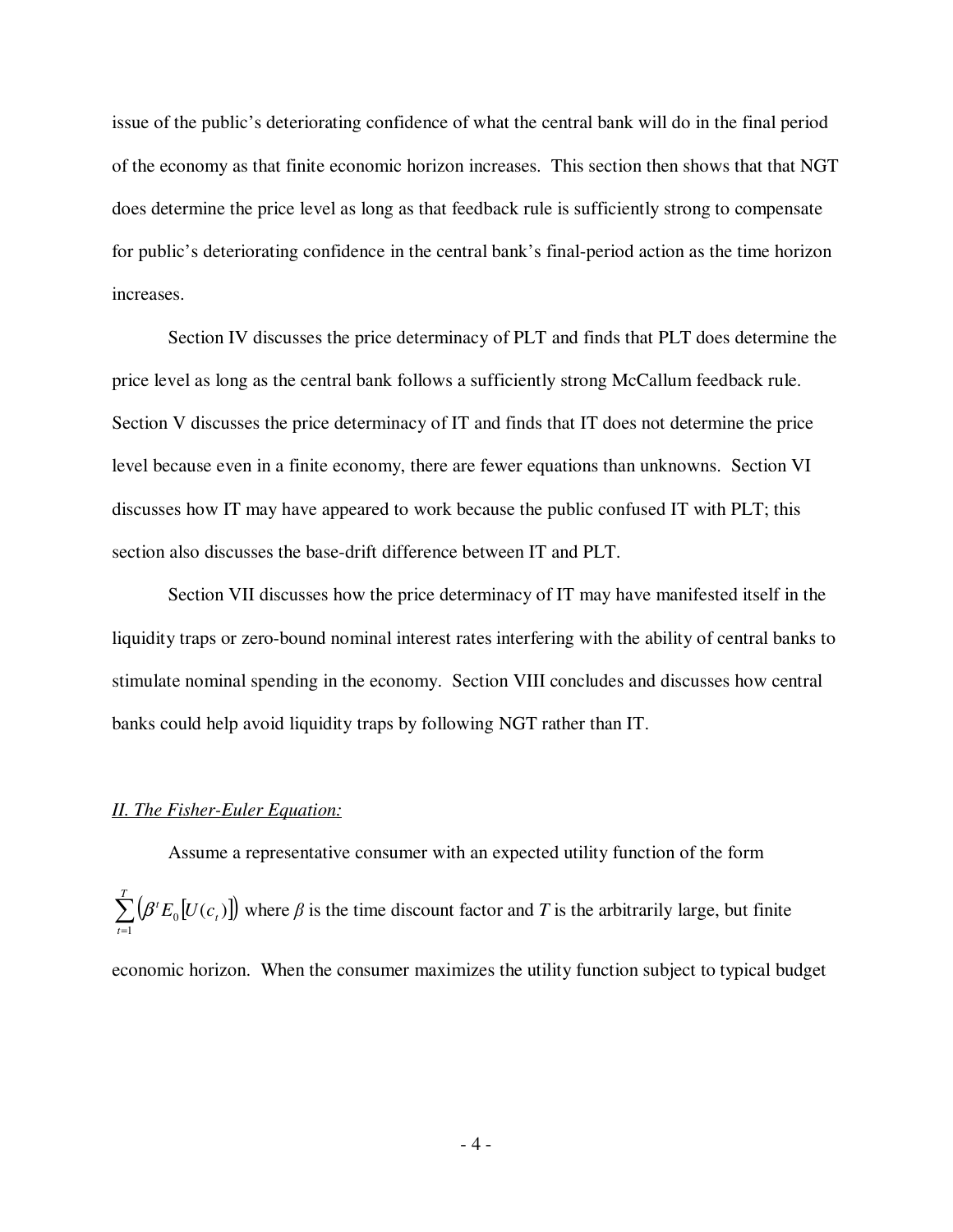constraints involving money and nominal bonds, the previous literature<sup>2</sup> has shown that these assumptions lead to following Euler equation:

$$
\frac{U'(c_t)}{P_t} = \beta R_t E_t \left[ \frac{U'(c_{t+1})}{P_{t+1}} \right]
$$
\n
$$
\tag{1}
$$

where  $R_t$  is the gross nominal interest rate which equals one plus the regular nominal interest rate. Equation (2) states that marginal utility of consumption per "buck" today equals the gross nominal interest rate times the expected marginal utility of consumption per "buck" next year multiplied by the time discount factor. Here "buck" refers to the particular monetary unit of the particular economic system we are looking at.

 We also assume a pure exchange economy so that aggregate consumption equals aggregate output,  $c_t = Y_t$ . Then this Euler equation becomes:

$$
\frac{U'(Y_t)}{P_t} = \beta R_t E_t \left[ \frac{U'(Y_{t+1})}{P_{t+1}} \right]
$$
 (2)

Equation (2) is often referred to as the Fisher-Euler equation because it relates the gross nominal interest rate to expected inflation and the determinants of the real interest rate.

 Equation (2) is standard in the price determinacy literature except often that literature linearizes around a steady state. In this paper, we will be able to speak more generally than a linearization around a steady state and therefore we will continue to work with equation (2).

For the model of this paper, assume a logarithmic utility function so  $U'(Y_t) = 1/Y_t$ . We assume this utility function for two reasons. First, we can easy model NGT with this utility function without any further assumptions. Second, the logarithmic utility function has a constant relative risk coefficient, which if applied to diverse consumers with different borrowing and

<sup>&</sup>lt;sup>2</sup> See for example Woodford (2003) and Carlstrum and Fruest (2001).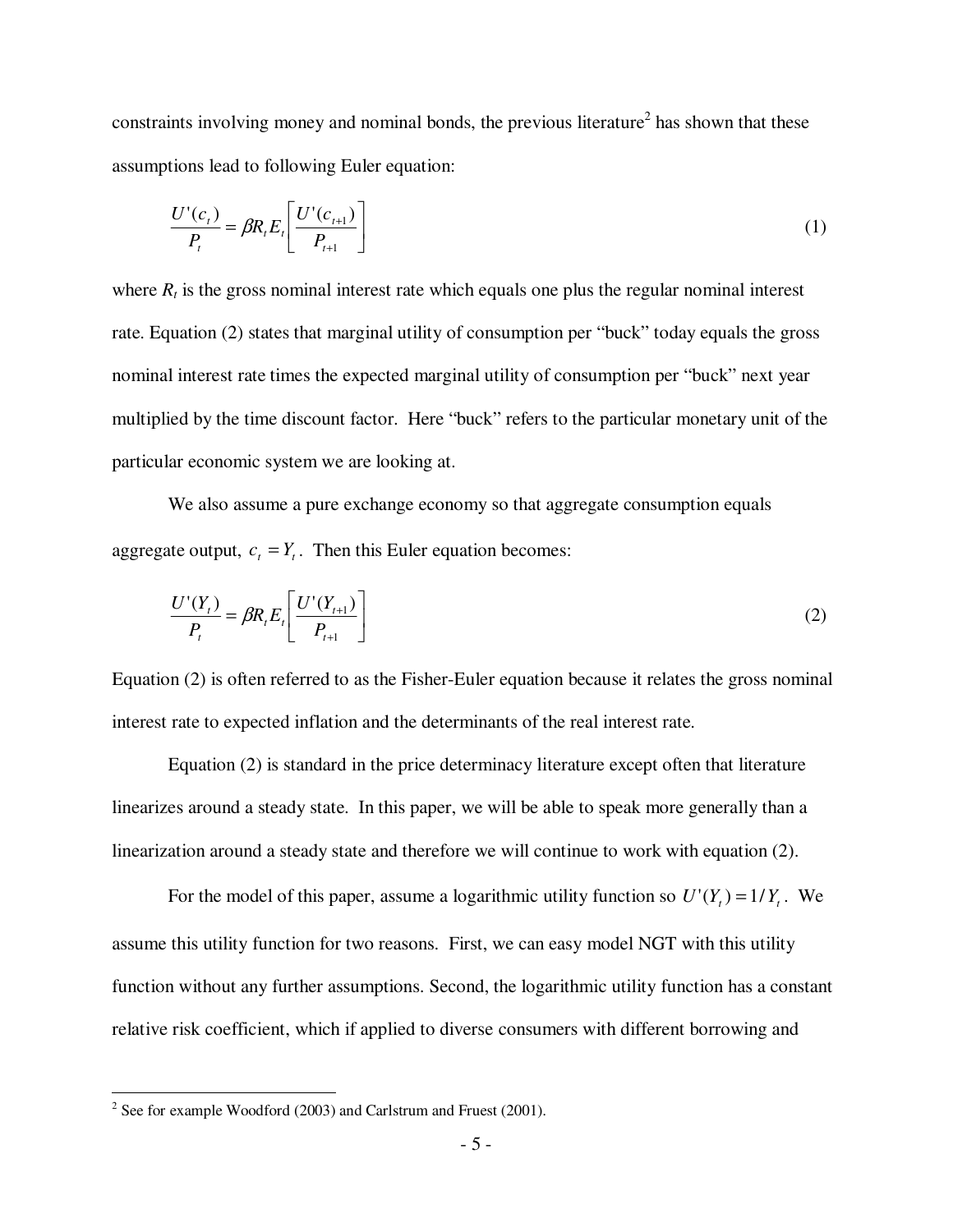lending needs would require perfectly successful NGT in order for borrowers and lenders to efficiently share real aggregate supply risks (See Eagle and Domian, 2005; Koenig, 2011; and Eagle and Christensen, 2012).

With the logarithmic utility function, (2) becomes

$$
\frac{1}{P_t Y_t} = \beta R_t E_t \left[ \frac{1}{P_{t+1} Y_{t+1}} \right]
$$
\n(3)

By the equation of exchange,  $M_t V_t = N_t = P_t Y_t$ , (3) can be expressed as:

$$
\frac{1}{N_t} = \beta R_t E_t \left[ \frac{1}{N_{t+1}} \right]
$$
\n(4)

where  $N_t$  is the level of nominal GDP at time t.

## *III. The Price Determinacy of Nominal GDP Targeting (NGT)*

 This section accomplishes two tasks. First, it shows that NGT does determine the price level when the central bank follows a sufficiently strong feedback rule for setting the nominal interest rate. Second, this section introduces this paper's methodology for assessing price determinacy.

Assume the central bank targets NGDP where its NGDP target at time t is given by  $N_t^*$ . To do so, assume the central bank uses the following feedback rule for setting the nominal interest rate:

$$
\hat{R}_t = \frac{N_{t+1}^*}{\beta N_t^*} \left(\frac{N_t}{N_t^*}\right)^{\tau}
$$
\n
$$
\tag{5}
$$

Substitute (5) for  $R_t$  in (4) to get: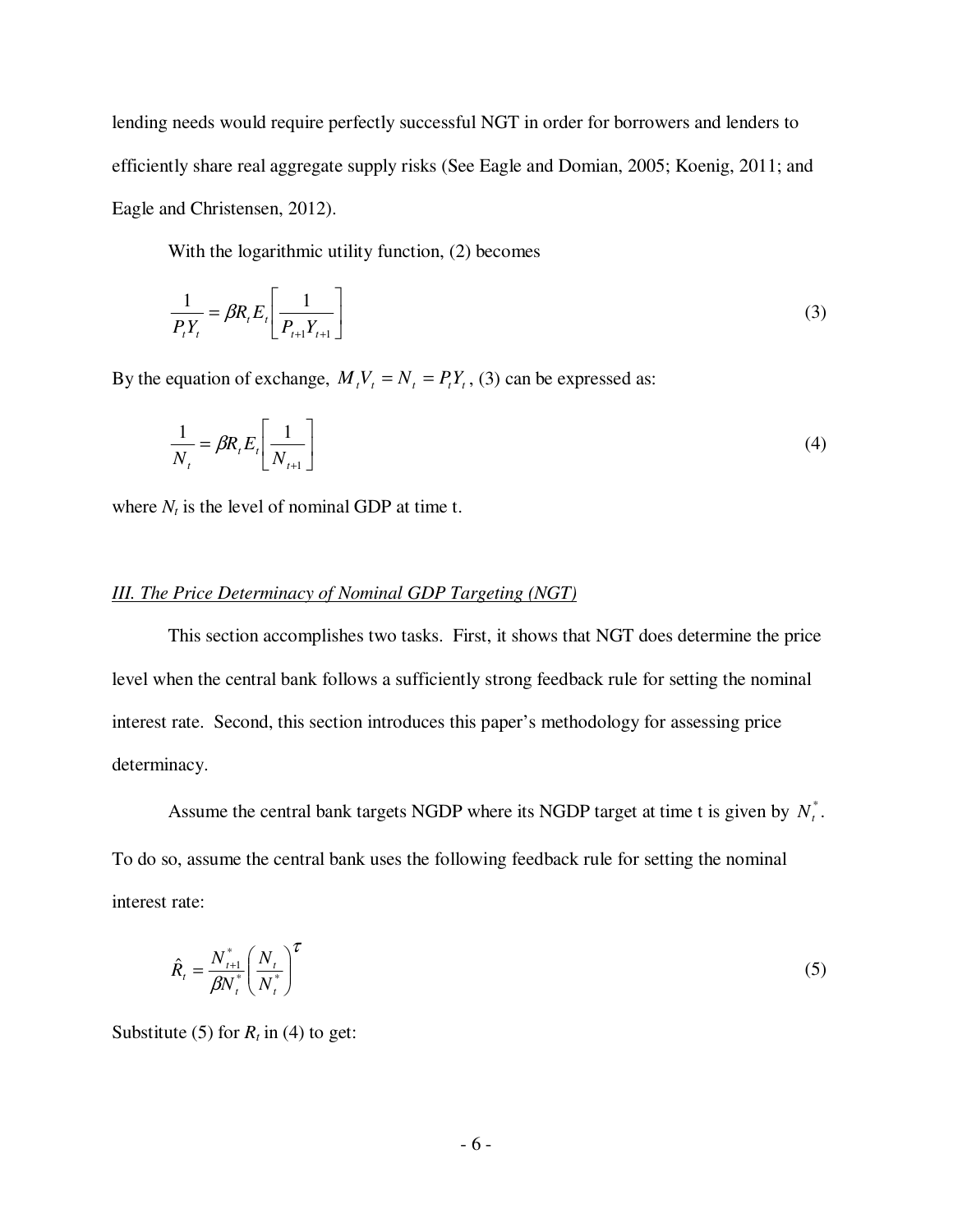$$
\frac{1}{N_{t}} = \beta \left( \frac{N_{t+1}^{*}}{\beta N_{t}^{*}} \left( \frac{N_{t}}{N_{t}^{*}} \right)^{\tau} \right) E_{t} \left[ \frac{1}{N_{t+1}} \right]
$$

which can be simplified to:

$$
\frac{N_t^*}{N_t} = E_t \left[ \frac{N_{t+1}^*}{N_{t+1}} \right]^{1-\tau} \tag{6}
$$

 Remember we are now assuming an arbitrarily large, but finite horizon for the economy. We will apply Bellman's principle and work backwards in time. For time T, the Fisher-Euler equation (2) does not apply; at time T there will be no tomorrow; there will be no loans from time T to time T+1 and hence no interest rate at time T. As a result, at time T the central bank will unable to peg the interest rate; hence, the central bank will have to set the money supply. To model the economic response to the central bank setting the money supply in the last period of the economy, assume a link between money and the economy such as a cash-in-advance constraint. That link between money and the economy may not be a perfect one, so the central bank may be unable to control  $N_T$  perfectly by setting  $M_T$ . As a result, we will assume the central bank sets  $M_T$  so that:

$$
E_T \left[ \frac{1}{N_T} \right] = \frac{1}{N_T^*}
$$

which implies that:

$$
E_T \left[ \frac{N_T^*}{N_T} \right] = 1 \tag{7}
$$

 Apply Bellman's principle, we move backwards in time to time t=T-1. Taking the expectations of (7) based on the information set at time t=T-1, we get: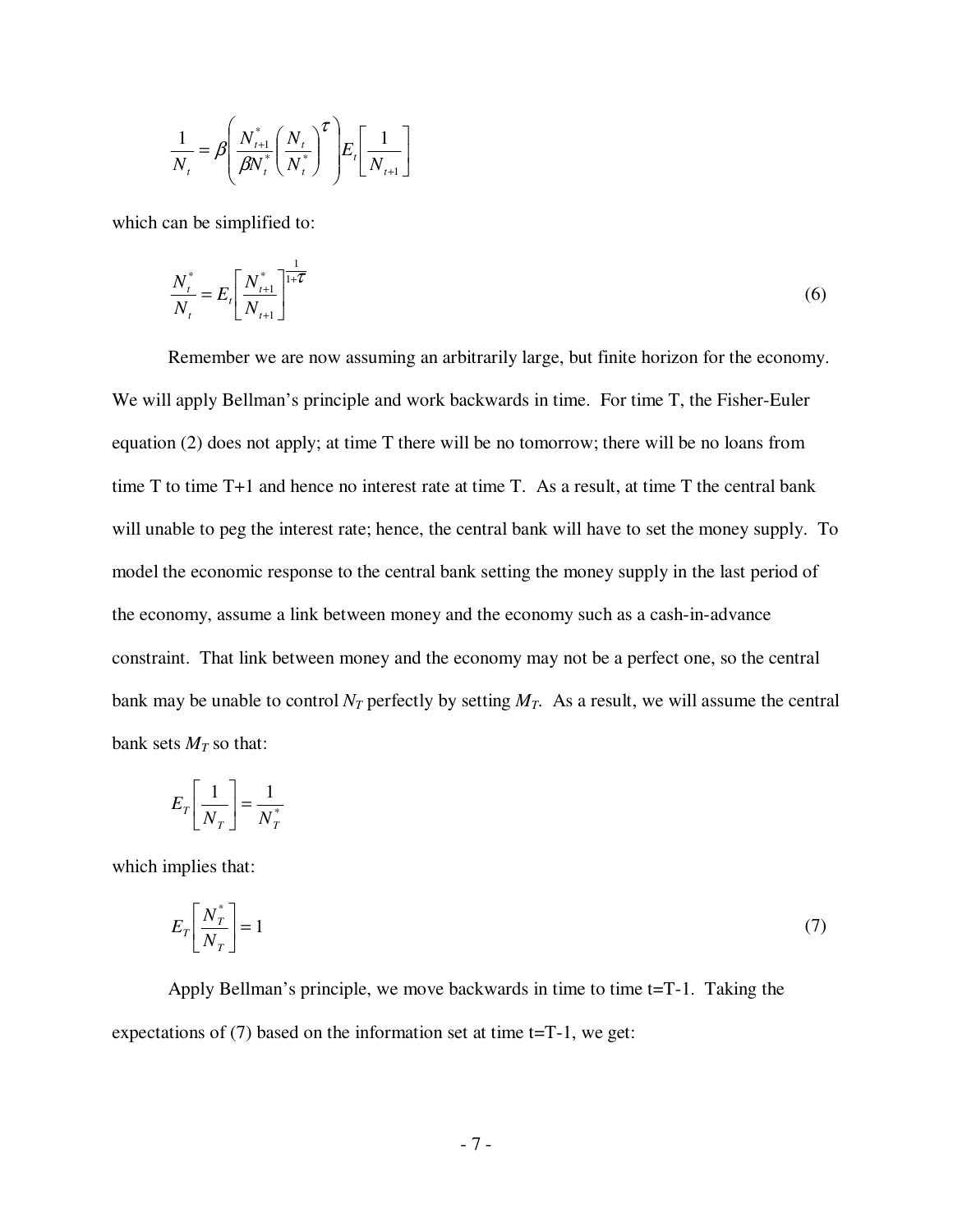$$
E_{T-1} \left[ \frac{N_T^*}{N_T} \right] = 1 \tag{8}
$$

At time t=T-1, the Fisher-Euler equation (4) applies, and the central bank follows (5); therefore, (6) applies. Applying (6) to time  $t=T-1$  gives:

$$
\frac{N_{T-1}^{*}}{N_{T-1}} = \left(E_{T-1} \left[\frac{N_{T}^{*}}{N_{T}}\right]\right)^{\frac{1}{1+\mathcal{T}}}
$$

Substituting (8) into the above gives  $N_{T-1}^*/N_{T-1} = 1$ . Since we are assuming that the central bank is transparent in its nominal GDP target, the public's expectation of the above at time t=T-2 is  $E_{T-2}$   $[N^*_{T-1}/N_{T-1}]$  = 1. Substituting the above in (6) at time t=T-2 gives:

$$
\frac{N_{T-2}^*}{N_{T-2}} = E_{T-2} \left[ \frac{N_{T-1}^*}{N_{T-1}} \right]^{1-\tau}
$$

$$
\frac{N_{T-2}^*}{N_{T-2}} = 1
$$

As we work backwards through time applying Bellman's principle, we find that, for any t in

[0,T-1], 
$$
E_t\left[\frac{N_{t+1}^*}{N_{t+1}}\right] = 1
$$
. Substituting this into (6) applied at time t gives  $\frac{N_t^*}{N_t} = 1$ , which by

backwards recursion shows that  $\frac{1}{11}$  = 1 \* = *t t N*  $\frac{N_t^*}{N}$  = 1 for t=0,1,...,T-1. This also means that  $N_t = N_t^*$  for

 $t=0,1,...,T-1$ . In other words,  $N_t$  is determined for  $t=0,1,...,T-1$  in this model. Since  $P_t=N_t/Y_t$  and  $Y_t$  is exogenous, then  $P_t$  is determined for t=0,1,...,T-1. In other words, the price level is determined under NGT in this model with a finite horizon.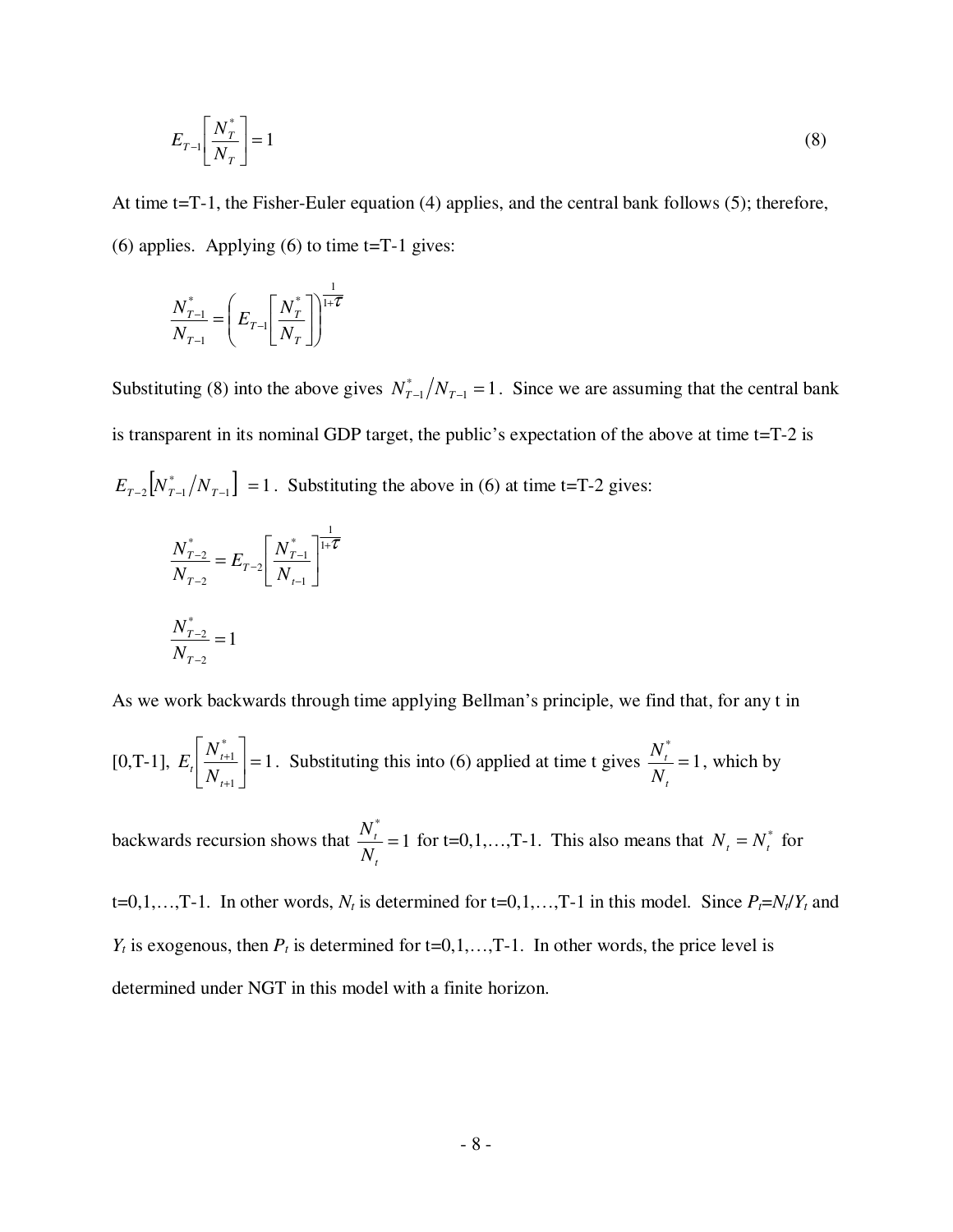We should note that while it is exogenous,  $Y_t$  can be stochastic so that  $P_t$  may be stochastic. Nevertheless,  $P_t$  is still determined in the sense that given the exogenous  $Y_t$ ,  $P_t$  is determined.

 This paper proposes the following methodology to assess the price determinacy of a monetary target/rule: This methodology requires that two criteria be met in order for us to declare prices to be determined in the model. The first criterion we call the "finite criterion," which requires the price level be determined for a finite horizon. The second criterion we call the "public's confidence criterion," which requires that the public's confidence interval in the expected value determining the price level be finite as the economic horizon approaches infinity.

 For NGT the preceding discussion shows that the first criterion is met. To assess the second criterion, note that by backwards recursion, (6) and (8) imply that

$$
\frac{N_0^*}{N_0} = \left(E_0 \left[\frac{N_T^*}{N_T}\right]\right)^{\frac{1}{\left(1+\mathcal{T}\right)^T}}
$$
\n(9)

The above equation shows the expectations that determines the value of  $N<sub>0</sub>$  and hence the value of  $P_0 = N_0/Y_0$  where  $Y_0$  is exogenous. Hence the issue about whether the public's confidence in the expectations determining  $N_0$  and  $P_0$  is whether the public's confidence in the right-hand side of (9) is maintained when T approaches infinity.

Let  $\Omega_{0,\alpha}$   $\left[ N^*_T / N_T \right]$  be the public's  $\alpha$ % confidence interval at time 0 for  $N^*_T / N_T$  given the public's information set at time 0. It may very well be the case that the  $\lim_{T\to\infty} \Omega_{0,\alpha} [N_T^*/N_T]$  $\lim_{T \to \infty} \Omega_{0,\alpha} [N_T^*/N_T]$  is infinite, which means that the public's confidence that central bank will be close to its NGDP target at time T will decrease (confidence interval increase), the further in the future is the last period.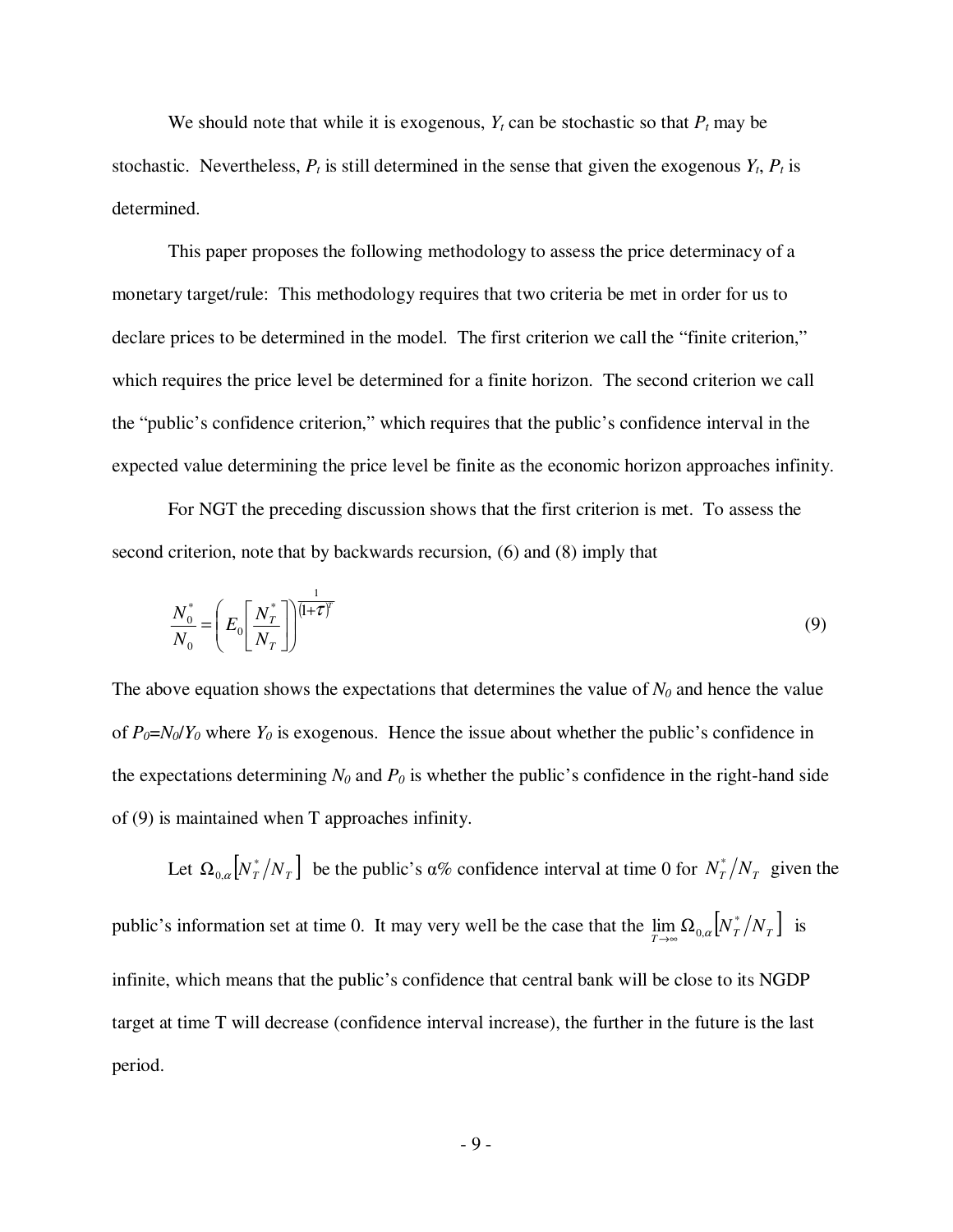Let us first look at the case where  $\tau = 0$  in the central bank's feedback rule (5) for setting the interest rate. Then by (9), the public's confidence in the expectations that determines  $N_0^*/N_0$ would be the same as  $\Omega_{0,\alpha} [ N_T^* / N_T ]$ . Hence, if  $\lim_{T \to \infty} \Omega_{0,\alpha} [ N_T^* / N_T ] = \infty$  $\lim_{T \to \infty} \Omega_{0,\alpha} [N_T^*/N_T] = \infty$ , then the public's confidence interval in the expectations determining  $N_0^*/N_0$  would also be infinite meaning the public would have no confidence in  $N_0^*/N_0$ . This in turn implies that the public would have no confidence in  $N_0$ . Since  $P_0 = N_0/Y_0$ , this would also imply that the public would have no confidence in *P0*. It is in this sense that Sargent and Wallace (1975) argued that the price level would not be determined when the central bank pegged the interest rate rather than setting the money supply. Hence, for  $\tau = 0$ , a central bank following the feedback rule (5) while pursuing a NGDP target would not lead to price determinacy as defined by the methodology proposed in this paper. While it would meet the first criterion of determining the price level in a finite economy, NGT with  $\tau = 0$  would not meet the second criterion; the public's confidence in the expectations determining that price level would disappear as the economy's horizon approaches infinity.

However, if  $\tau$  is sufficiently positive, meaning a bigger central bank's interest rate response when NGDP deviates from is targeted path, then the damping effect of  $\tau$  in (9) may offset the increase in  $\Omega_{0,\alpha} [ N_T^* / N_T ]$  as T approaches infinity. For this sufficiently positive  $\tau$ , if the public's confidence in their expectations determining  $N_0^*/N_0$  is maintained as T approaches infinity, the public confidence in  $N_0$  and  $P_0$  will be maintained as well.

Hence, it may be the case that for  $\tau$  sufficiently positive; the public's confidence in their expectations determining the expected value for  $N_0^*/N_0$  as reflected in (9) will be maintained because the dampening effect of the positive *τ* offsets the decreasing public's confidence is the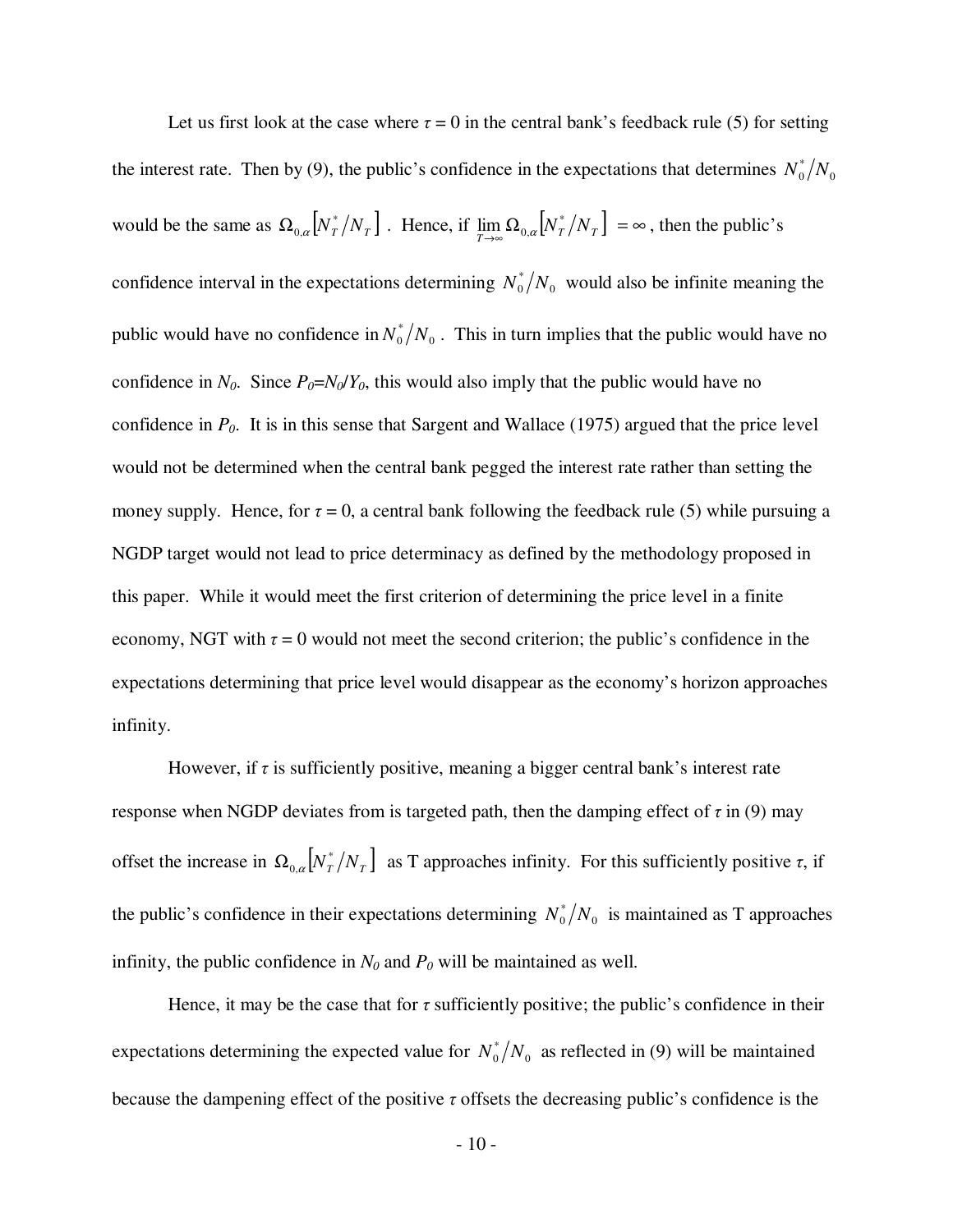central bank's action at time T as T increases to infinity. In conclusion, a central bank following the monetary rule (5) for a sufficiently positive  $\tau$  will meet both criteria for price determinacy. First, for a finite economy, NGT does determine prices, and second, for a sufficiently positive *τ*, the public's confidence in their expectations of the determinant of the price level may be maintained.

 Because we have not made specific assumptions about how the public's confidence interval changes as T increases, we cannot say for sure that there exists a sufficiently positive value of τ. However, if such a sufficiently positive τ does exist, then this explains how this strong reaction of the interest rate to deviations of NGDP from its target helps maintain the public's confidence in the price level and in monetary policy. This explanation is in sharp contrast to Cochrane (2010), where he argued that the use of the nonexplosive criterion as used in the previous price-determinacy literature was that the central bank was threatening the public with explosive monetary policy if the public's expectations were not stable. Cochrane's view is one that looks forward in time rather than backwards in time. Expectations works backwards in time. When we realize that expectations works backwards in time, then we recognize that the positive  $\tau$  has a dampening rather than explosive effect on expectations.

 While this section discussed the methodology in terms of NGT, the previous literature has discussed usually PLT and IT. How the second criterion is related to the previous literature is made clearer in the next sections that assess the price determinacy of PLT and IT.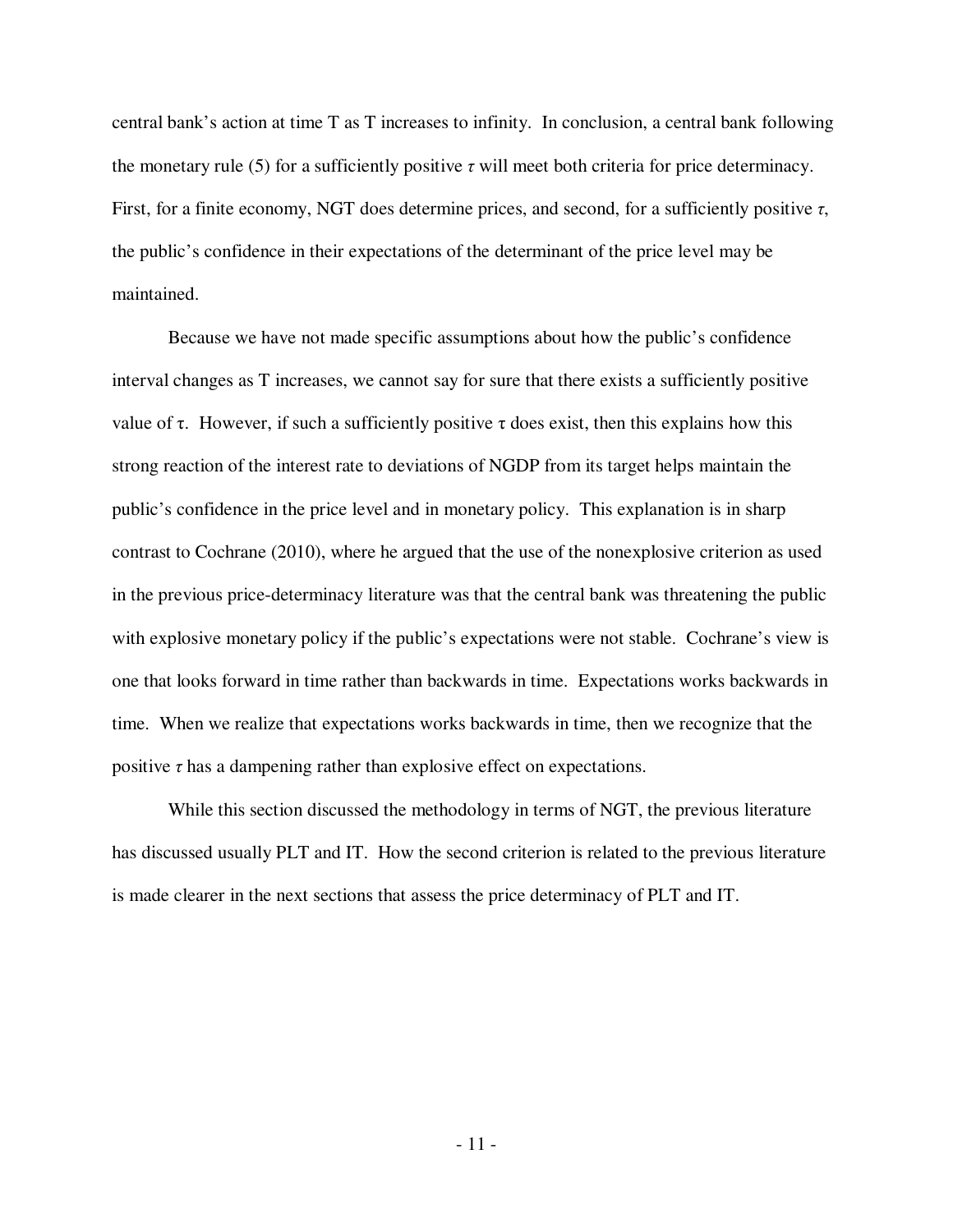## *IV. The Price Determinacy of Price-Level Targeting (PLT)*

 Let us now assume that instead of targeting NGDP, the central bank targets the price level, where its price level target at time t is given by  $P_t^*$ . To try to meet this target, the central bank sets the interest rate according to the following feedback rule:

$$
\hat{R}_{t} = \frac{1}{\beta P_{t}^{*} Y_{t} E_{t} \left[ \frac{1}{P_{t+1} Y_{t+1}} \right]} E_{t} \left[ \frac{P_{t+1}^{*}}{P_{t+1}} \right] \left( \frac{P_{t}}{P_{t}} \right)^{\tau}
$$
(10)

If substitute the right side of (10) for  $R_t$  in (3), we get:

$$
\frac{1}{P_{t}Y_{t}} = \beta \left( \frac{1}{\beta P_{t}^{*}Y_{t}E_{t} \left[ \frac{1}{P_{t+1}Y_{t+1}} \right]} E_{t} \left[ \frac{P_{t+1}^{*}}{P_{t+1}} \right] \left( \frac{P_{t}}{P_{t}} \right)^{\mathcal{T}} \right) E_{t} \left[ \frac{1}{P_{t+1}Y_{t+1}} \right]
$$

which can be simplified to

$$
\frac{P_t^*}{P_t} = \left(E_t \left[\frac{P_{t+1}^*}{P_{t+1}}\right]\right)^{\frac{1}{1+\mathcal{L}}} \tag{11}
$$

 Let us first check whether the price level is determined for a finite horizon. Again, at time T, the Fisher-Euler equation (2) does not apply, there is no interest rate that applies to a loan from time T to the nonexistent time T+1. Hence, the central bank cannot peg the interest rate at time T. Assume the central bank sets the money supply at time T so that  $E_T[1/P_T] = 1/P_T^*$ , which implies that:

$$
E_T \left[ \frac{P_T^*}{P_T} \right] = 1 \tag{12}
$$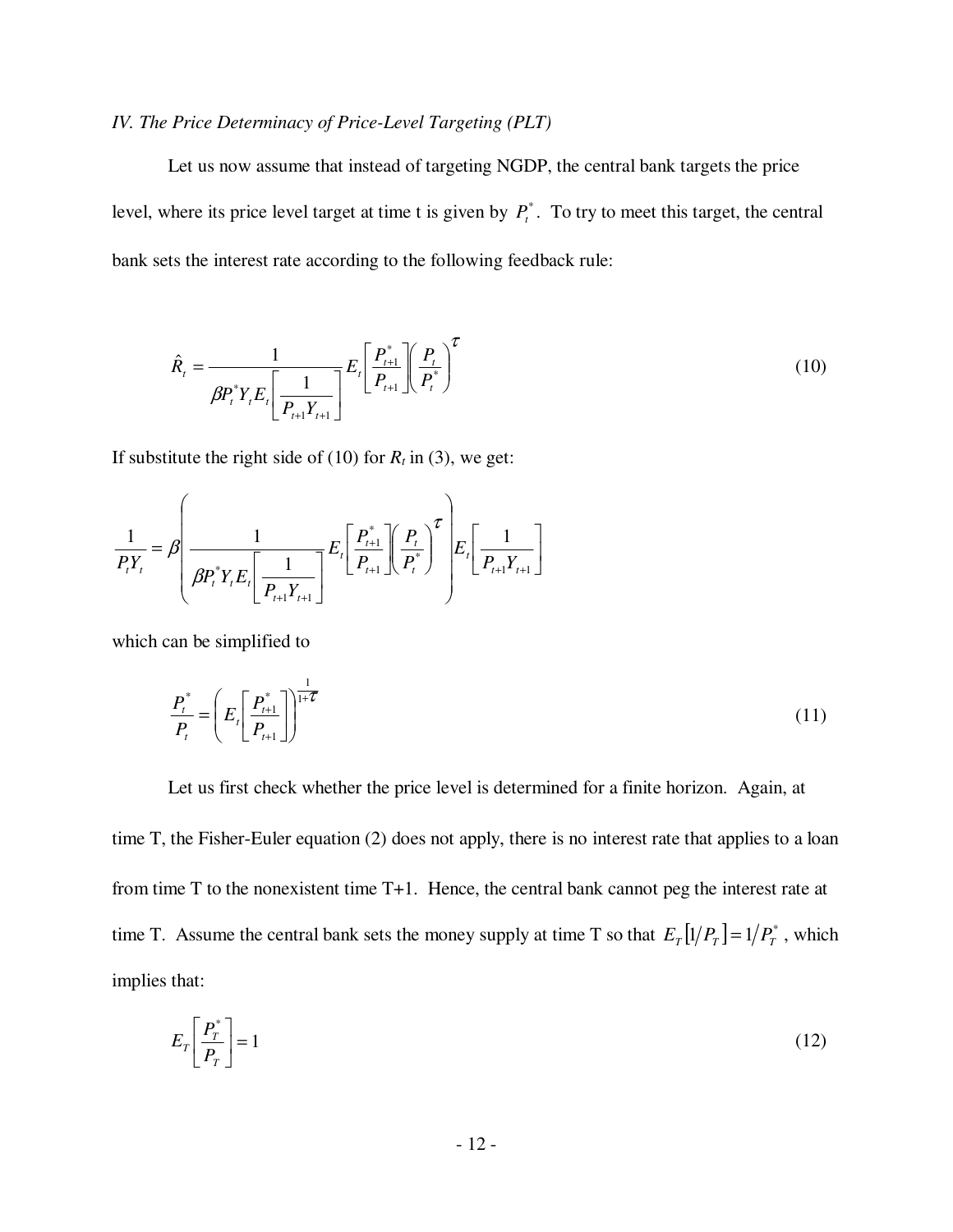Applying Bellman's principle, we move backwards in time to time t=T-1. Taking expectations of (12) based on the information set at time T-1 gives  $E_{T-1} \left[ P_T^* / P_T \right] = 1$ . At time t=T-1, the Fisher-Euler equation (3) applies, and the central banks follows (10); therefore, (11) applies. Substituting in  $E_{T-1} \left[ P_T^* / P_T \right] = 1$  gives:

$$
\frac{P_{T-1}^{*}}{P_{T-1}} = \left( E_{T-1} \left[ \frac{P_{T}^{*}}{P_{1}} \right] \right)^{\frac{1}{1+\mathcal{L}}} = 1
$$

Hence,  $P_{T-1} = P_{T-1}^*$ . By backwards recursion, we conclude that  $P_t = P_t^*$  for t=0,1,...,T-1. This then shows that PLT satisfies this paper's first criterion of price determinacy: PLT does determine prices in a finite economy.

For the second criterion, we can solve (11) backwards to get:

$$
\frac{P_0^*}{P_0} = \left(E_0 \left[\frac{P_T^*}{P_T}\right]\right)^{\frac{1}{\left(1+\mathcal{T}\right)^f}}
$$
\n(13)

Let  $\Omega_{0,\alpha}$   $\left[ P^*_{T}/P^T_{T} \right]$  be the public's  $\alpha$ % confidence interval at time 0 for  $P^*_{T}/P^T_{T}$ . Again, it may very well be the case that  $\lim_{T\to\infty} \Omega_{0,\alpha} \Big[ P_T^* / P_T \Big]$  is infinite. If the  $\tau$  in the central bank's feedback rule (10) is 0, then the public's confidence in the expectations leading to  $P_0$  would disappear when T approaches infinity. This is in essence the point Sargent and Wallace (1975) made where they in essence assumed the central bank targeted the price level. They said that the current price level depended too much on what the central bank did in the far distant future.

However, for a sufficiently positive  $\tau$ , the public's confidence may be maintained even though  $\lim_{T\to\infty} \Omega_{0,\alpha} [P_T^* / P_T]$  is infinite. This is the point of McCallum's (1981) argument that a central bank could determine prices when setting the interest rate if the reaction of the central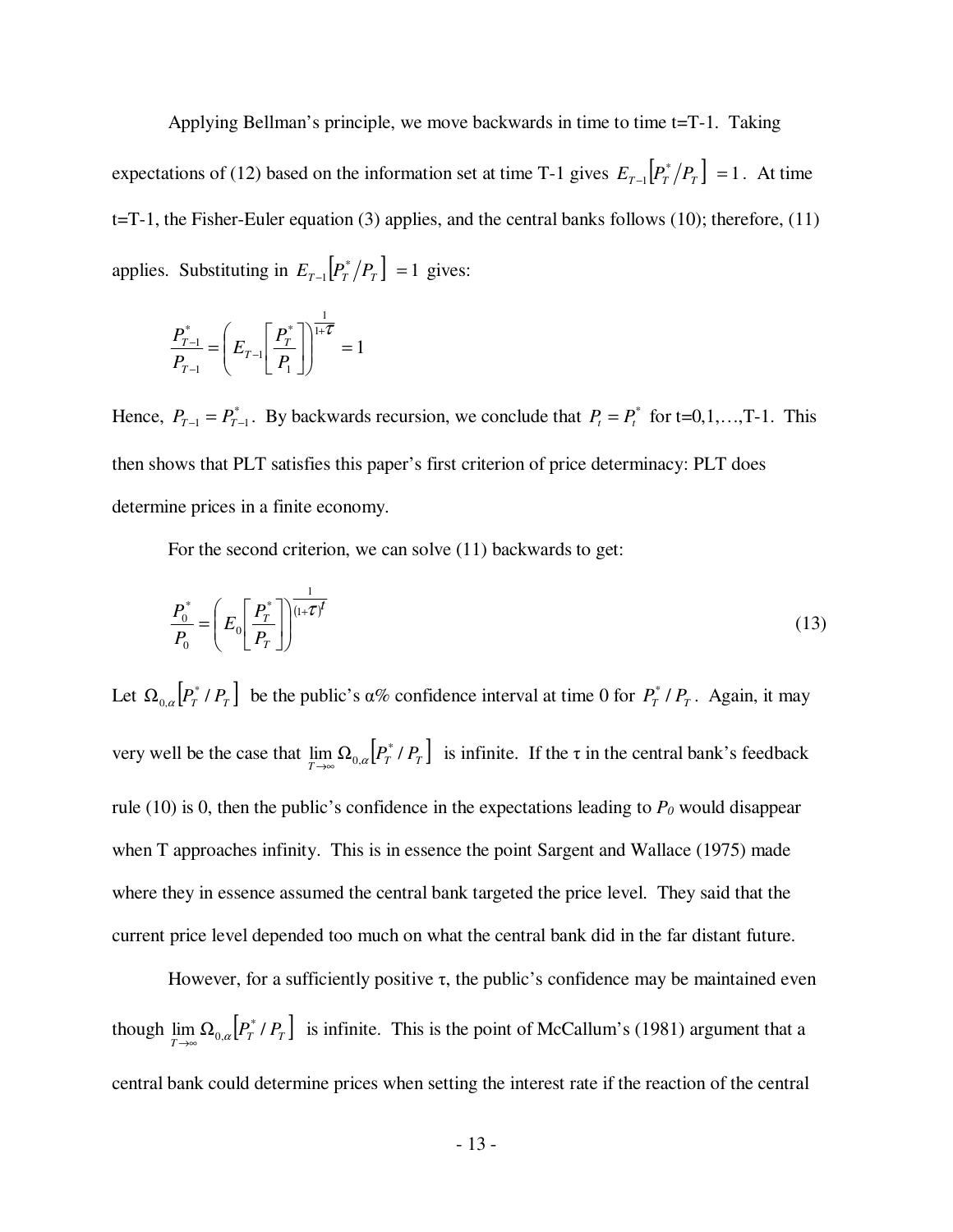bank to disparities of the price level from its target is strong enough. When we look backwards in time, we find that positive  $\tau$  decreases the degree to which current expectations depend on what the central bank will do in the far distant future. Again, this interpretation differs from Cochrane (2010) where he argues that the central bank is threatening the public with explosive prices if the public does not constrain their expectations.

### *V. The Price Indeterminacy of Inflation Targeting (IT)*

 In this section, we assume the central bank targets the inflation rate, where its inflation target at time t is given by  $\pi_t^*$  and we define  $\pi_t \equiv P_t/P_{t-1}$ . To try to meet this target, the central bank sets the nominal interest rate by following the following feedback rule:

$$
\hat{R}_{t} = \frac{\pi_{t+1}^{*} E_{t} \left[ \frac{1}{\pi_{t+1}} \right]}{\beta Y_{t} E_{t} \left[ \frac{1}{\pi_{t+1} Y_{t+1}} \right]} \left( \frac{\pi_{t}}{\pi_{t}^{*}} \right)^{1+\tau}
$$
\n(14)

Substituting the right side of (14) for  $R_t$  in (3) gives:

$$
\frac{1}{P_{t}Y_{t}} = \beta \left( \frac{\pi_{t+1}^{*} E_{t} \left[ \frac{1}{\pi_{t+1}} \right]}{\beta Y_{t} E_{t} \left[ \frac{1}{\pi_{t+1} Y_{t+1}} \right]} \left( \frac{\pi_{t}}{\pi_{t}^{*}} \right)^{1+\tau} \right) E_{t} \left[ \frac{1}{P_{t+1} Y_{t+1}} \right]
$$

which simplifies to:

$$
\left(\frac{\pi_i^*}{\pi_i}\right) = E_i \left[\frac{\pi_{i+1}^*}{\pi_{i+1}}\right]^{\frac{1}{1+\tau}}
$$
\n(15)

 First, we need to investigate whether IT determines the price level when the economy has a finite horizon. Applying Bellman's principle, we start with time t=T. At time the Fisher-Euler equation does not apply since there are no loans and hence no interest rate for time T to the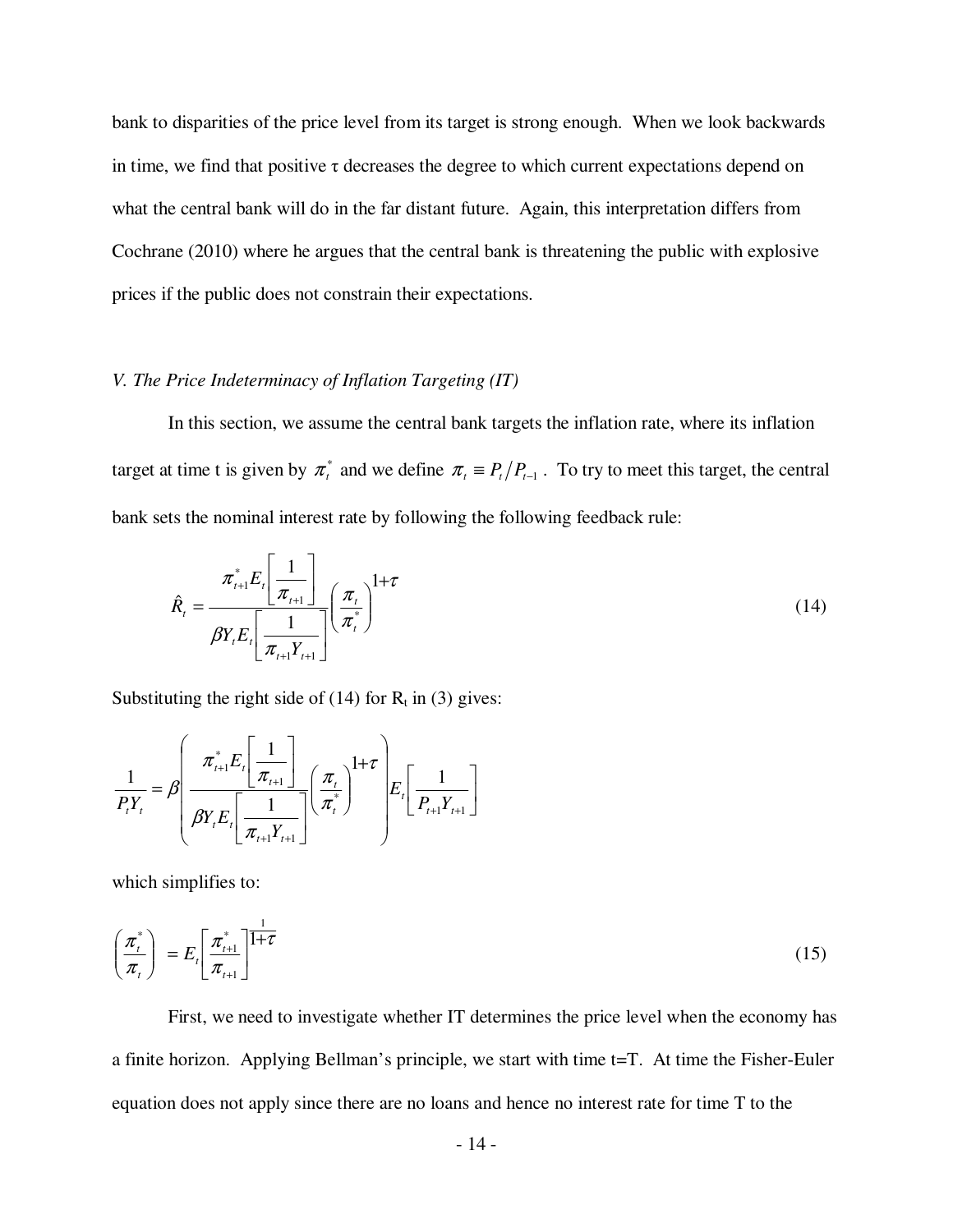nonexistent time T+1. Hence, the central bank must set the money supply at time T. Assume the central bank targets the money supply so that  $E_T[1/\pi_T] = 1/\pi_T^*$ , which implies that

$$
E_T \left[ \frac{\pi_T^*}{\pi_T} \right] = 1 \tag{16}
$$

 Continuing to apply Bellman's principle, we move backwards in time to time t=T-1. Applying expectations based on the information set at time t=T-1 to both sides of (16), we get that  $E_{T-1} [\pi_T^* / \pi_T] = 1$ . The Fisher-Euler equation (3) does apply at time t=T-1 and the central bank follows the feedback rule (14) so that (15) applies. Applying (15) at time  $t=T-1$ , we conclude that:

$$
\left(\frac{\pi_{T-1}^*}{\pi_{T-1}}\right) = \left(E_{T-1}\left[\frac{\pi_T^*}{\pi_T}\right]\right)^{\frac{1}{1+\tau}} = 1
$$

Which implies that  $\pi_{T-1} = \pi_{T-1}^*$ . As we continue to move backwards in time, applying Bellman's principle, we find that  $\pi_{t+1} = \pi_{t+1}^*$ , which also implies that  $E_t[\pi_{t+1}^* / \pi_t] = 1$ . When we substitute this result in (15), we then conclude that  $\pi_t = \pi_t^*$ . Therefore, by backwards recursion, we conclude that  $\pi_t = \pi_t^*$  for t=1,2,...,T-1.

In summary, by applying Bellman's principle, we have concluded the following:

$$
\pi_t = \pi_t^*
$$
 for t=1,2,...,T-1.  

$$
E_{T-1}[\pi_T^*/\pi_T] = 1
$$

This is a total of T equations. By targeting inflation, which is the "speed" or derivative of the price level, the central bank will be unable to determine the price level in an economy with a finite horizon. To see this, first note that there are only T equations above. However, we need to determine either the actual price level or an expectation involving the price level for  $t=0,1,...,T$ ;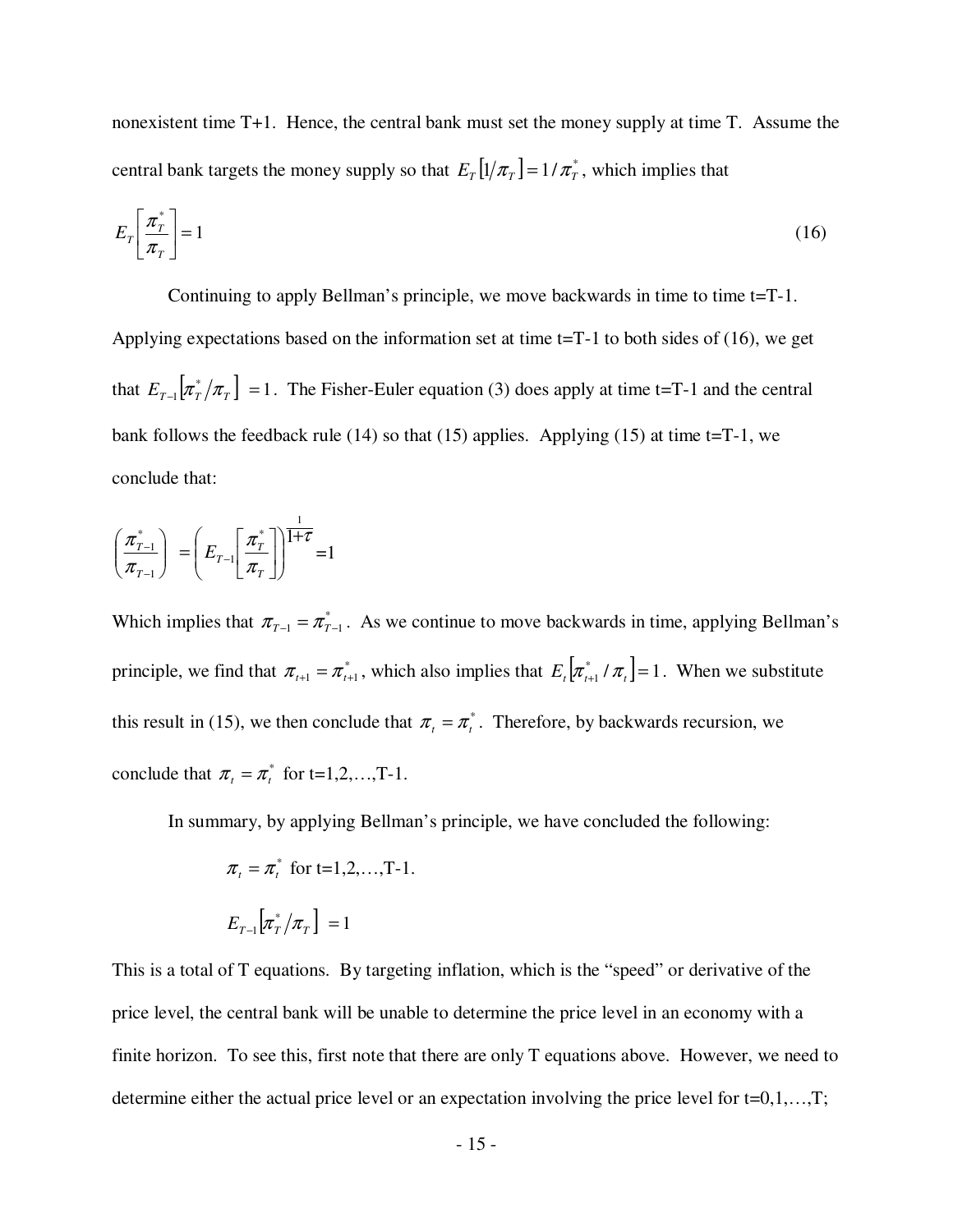which means there are T+1 unknowns. Since there are more unknowns than equations, the price level is not determined.

 To a mathematician, it should be of no surprise that the price level cannot be determined by targeting the derivative of the price level. In calculus, it is well known that one cannot obtain the original function by merely integrating the original function; one needs an additional condition to do so. In the case of inflation targeting, we do not have that additional condition.

 Examples are the clearest proof that inflation targeting does not determine the price level. For this example, let us assume that a cash-in-advance constraint exists at time t=T so that  $M_T = P_T Y_T$ . Assuming also that the central bank has perfect control over  $M_T$ , then for a give  $Y_T$ , the central bank would be able to determine a value of  $P_T$  to get  $\pi_T = \pi_T^*$ . With this stronger assumption, we now have  $\pi_t = \pi_t^*$  for t=1,2,...,T. Let us also assume in this example that  $\pi_t^* = 1.02$ . Then, we have  $\pi_t = \pi_t^* = 1.02$ . In other words, the inflation rate in our model is always 2%. Any price path that meets the condition,  $P_t = P_0(1.02)^t$ , will have this 2% inflation rate. Clearly,  $P_0$  is not determined. Again, this should be obvious from an understanding of calculus. If  $P_0$  was 100 or 40 or 9878, as long as  $P_t = P_0(1.02)^t$ , the inflation will be 2%.

We are talking about a flexible price model where  $P_{-1}$  is given. Some might wonder about the inflation rate at time 0,  $\pi_0 = P_0 / P_{-1}$ . However, take the Fisher-Euler equation (3), multiply both sides by  $P_t$  and remember that  $\pi_t = P_t / P_{t-1}$ . We get

$$
\frac{1}{Y_t} = \beta R_t E_t \left[ \frac{1}{\pi_{t+1} Y_{t+1}} \right]
$$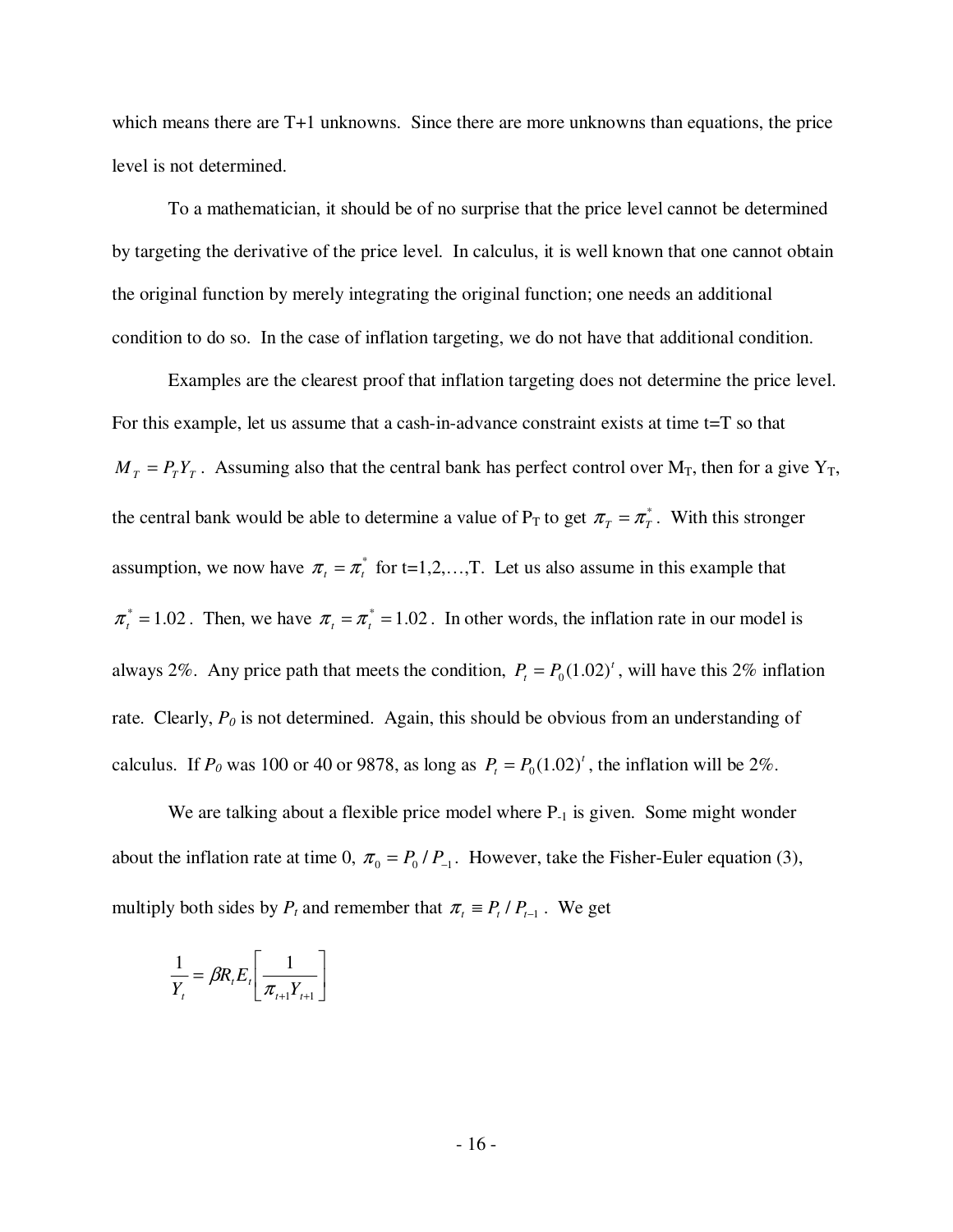The first period that this applies is  $t=0$ . This means the first inflation rate that we get the inflation rate  $\pi_1$ . The Fisher-Euler equation does not apply to  $\pi_0$ ; hence  $\pi_0$  is not determined in this model.

 We could modify the model from a flexible price model to a model with price rigidities, and assume  $P_0$  is fixed. However, by doing so, the Fisher-Euler equation must be changed to deal with these price rigidities. Once we do that in a consistent fashion, we will have one less Fisher-Euler equation. With one less equation and one less unknown, we still have price indeterminacy under IT.

#### *VI. Why IT Temporary May Have Determined the Price Level*

 Despite the theoretical argument that IT leads to price indeterminacy, some may wonder why IT worked, at least before the 2008 crisis. My answer is that if the public was confused and thought the central bank was actually targeting the price level, then IT would have determined prices until the public learned differently.

 The difference between IT and PLT is what Taylor (2006) calls "let bygones be bygones" and what McCallum (2011) calls "base drift." For example, assume the inflation target is 2% per annum. Assume the current price is  $P_0=100$ . Then if the central bank were to forever meet its inflation target, then  $P_t = 100(1.02)^t$  for all future t. Assume that the public is thinking the central bank is actually targeting the price level at  $P_t^* = 100(1.02)^t$ . Since the public is more familiar with the term inflation than the price level, even if it were targeting the price level, the central bank would probably still communicate its intentions to the public in terms of the inflation rate. As a result, it is very possible the public could be confused. As long as the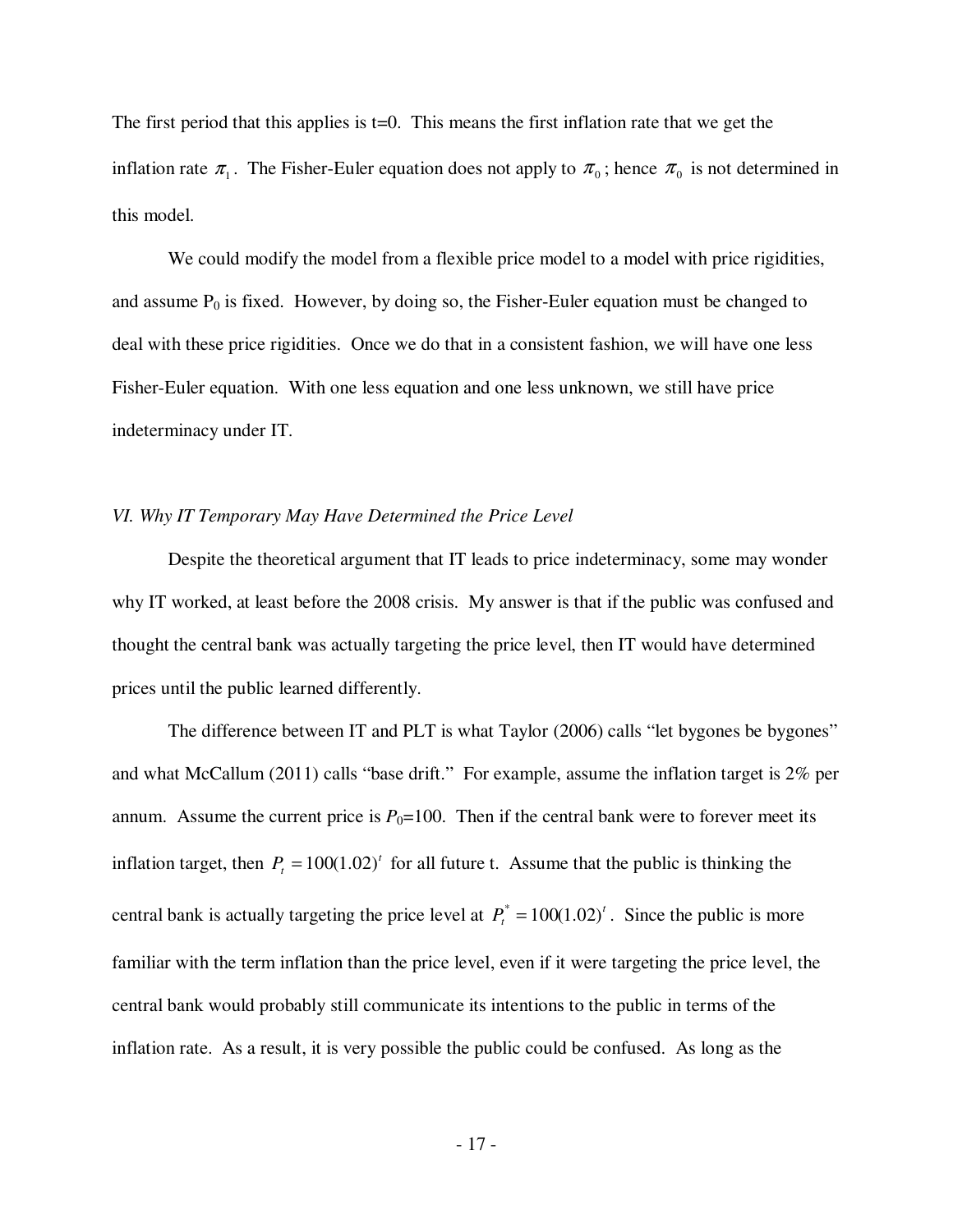inflation rate is as expected, then the project path for the price level would be the same for both IT and PLT:  $P_t = 100(1.02)^t$ .

However, suppose at time  $t=1$ , the price level was 104 instead of 102, meaning that the central bank missed its target. Under PLT, the central bank would try to get the price level back to its targeted path of  $P_t^* = 100(1.02)^t$ . However, with IT the central bank would "let bygones be bygones" and merely try to get future inflation to equal its target. Therefore, the central bank's new intended price path would be  $P_t = 104(1.02)^{t-1}$ , which is greater than its original intended price path of  $P_t = 100(1.02)^t$ . In essence, with IT the central bank "forgives" its past mistakes.

On the other hand if the price level was 101 instead of 102 at time  $t=1$ , again the central bank missed its target. Under PLT, the central bank would try to increase the price level back to its targeted path of  $P_t^* = 100(1.02)^t$ . However, with IT the central bank would "let bygones be bygones and merely try to get future inflation to meet its inflation target; the central bank would not try to make up for the lower inflation that occurred in period 1. Under IT, the central banks new intended price path would be  $P_t^* = 101(1.02)^{t-1}$ , which is less than its original intended price path of  $P_t^* = 100(1.02)^t$ . McCallum (2011) calls this "base drift" since if the price level strays from course, the central bank will allow this drift rather than steering the price level back to its original levels.

 As Eagle (2012) shows, the price base drift inherent in IT will manifest itself in NGDP base drift. For example, assume  $N_0$ =1000, if the long-run growth rate in the economy is 3% and the central bank wants a long-run inflation rate of 2%, then under NGDP targeting (NGT), the central bank would target the path of NGDP at  $N_t^* = 1000((1.02)(1.03))^t$ . Under IT, the initial intended path for NGDP would also be  $N_t = 1000((1.02)(1.03))$ <sup>t</sup> as long as real GDP (RGDP)

- 18 -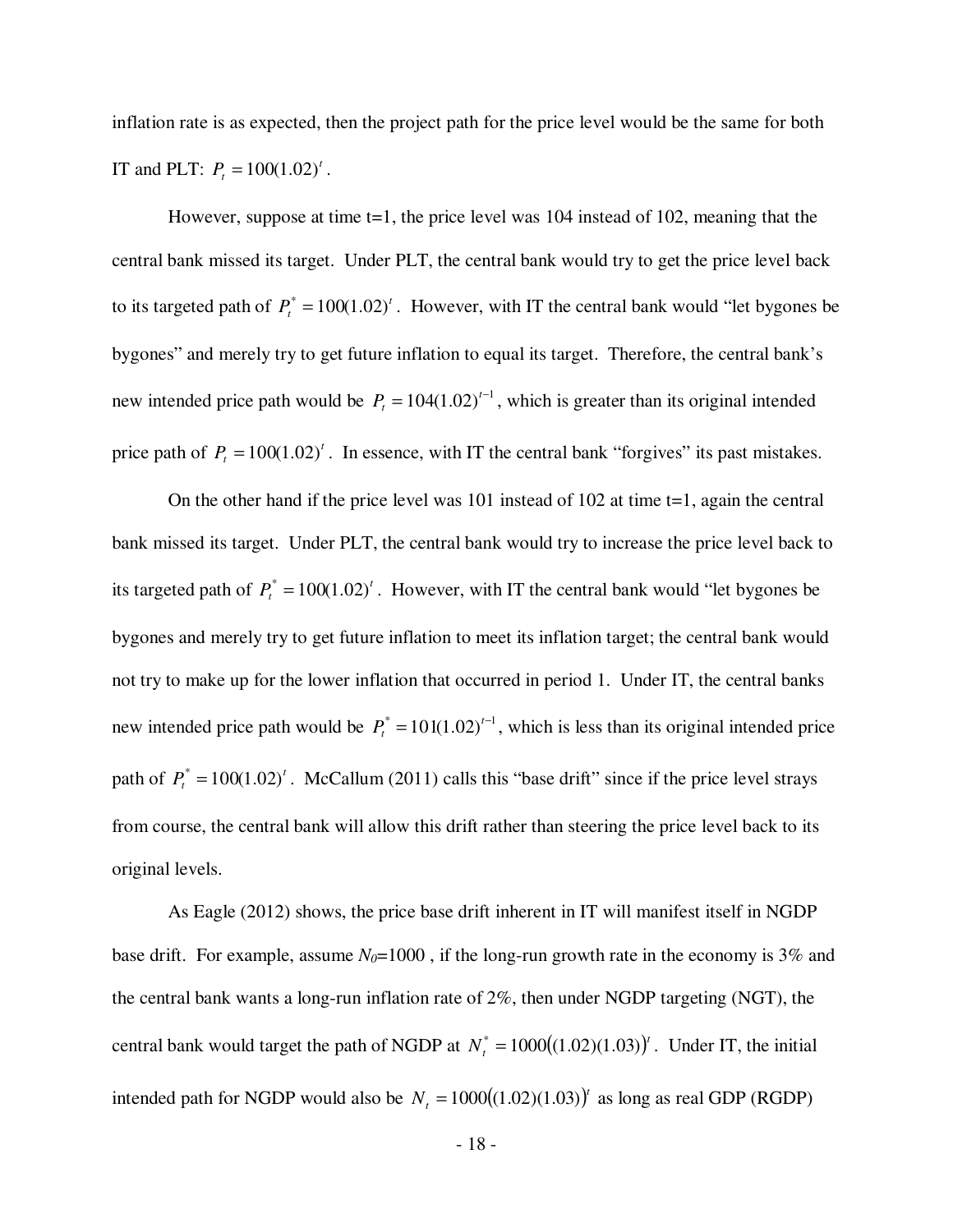increased at its 3% long-run growth rate. Thus, initially both NGT and IT have the same intended path for NGDP. However, if  $N_I$  turns out being 1030 instead 1050 because  $\pi_I$  turned out being 0% instead of 2%, then under NGT, the central bank would try to return to its targeted NGDP path. However, under IT, the central bank would "let bygones be bygones" and change its intended NGDP path to  $N_t = 1030((1.02)(1.03))^{t-1}$ , which is less than its initial intend NGDP path. We call this drift of NGDP "NGDP base drift."

 Eagle (2012) documents the statistical significant of NGDP base drift for the three U.S. recessions since 1990, which is within the time frame many economists have viewed the Federal Reserve as a "closet inflation targeter."

#### *VII. How the Price Indeterminacy of IT can Manifest Itself in a Liquidity Trap*

 This section argues the price indeterminacy of IT can manifest itself in a liquidity trap or a zero-bound for the nominal interest rate that would cause the central bank to be impotent, which is a similar situation facing many central banks today. My argument is in a much broader context than the simple flexible-price model for which I discussed the price determinacy of NT, PLT, and IT. In particular, this section assumes the economy does have nominal rigidities especially with respect to wages. As a result of these nominal rigidities, the immediate impact of a drop in NGDP is a drop in RGDP rather than in the price level. Because the price level in the short-run may be unresponsive to drops in NGDP, I talk about the NGDP base drift caused by IT rather than the price-level base drift.

 After the Financial Crisis of 2007-2008, NGDP dropped for most economies in the world. These NGDP drops exerted downward pressure on prices and wages, but because of the nominal rigidities, these prices and wages did not immediately drop. In fact, because of delayed

- 19 -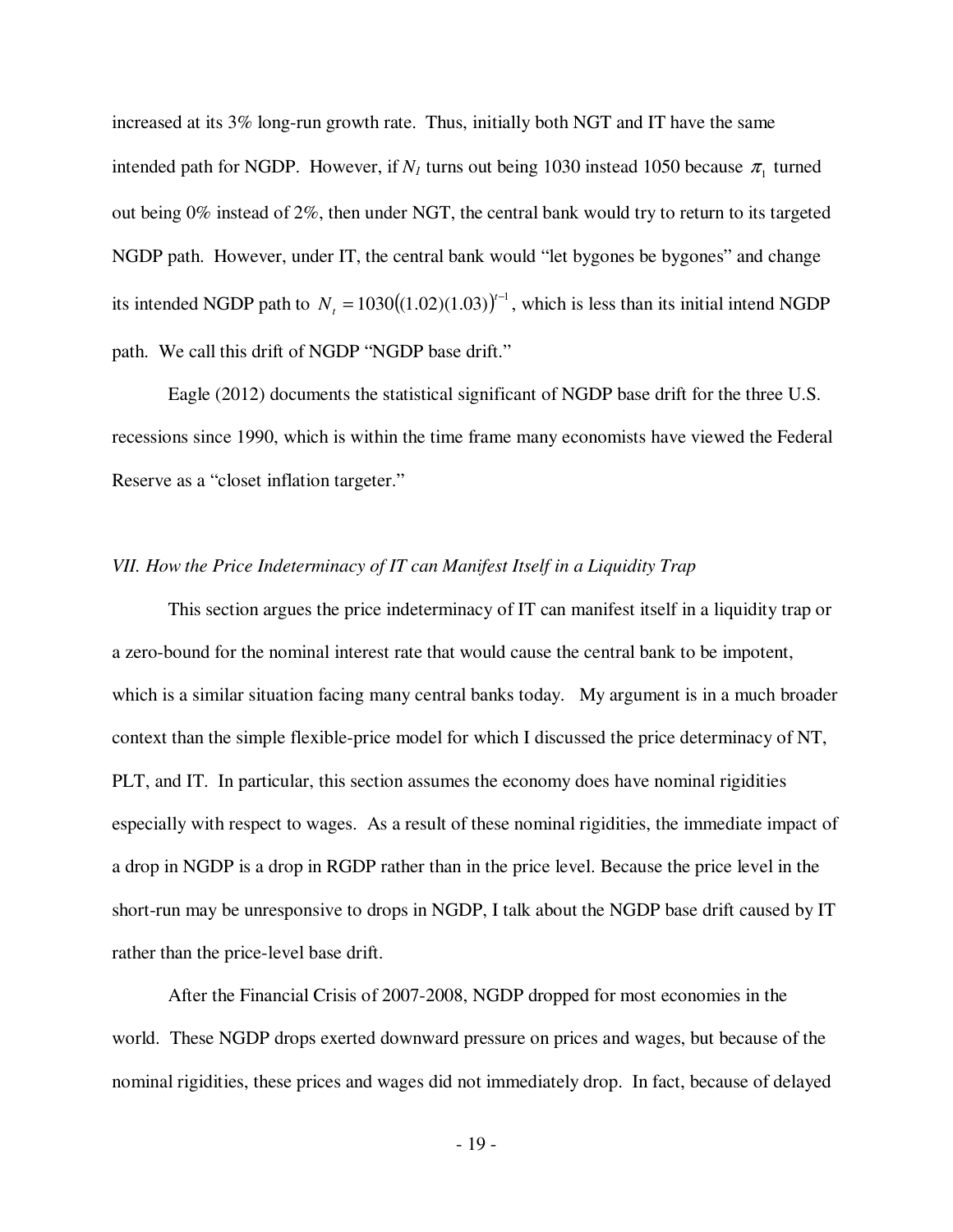cost-of-living adjustments (COLAs), many prices and wages continued to increase. Since NGDP fell relative to its prerecession trend and prices and wages stagnated or increased, RGDP fell relative to its prerecession trend. If the central bank totally focused on prices, the central bank would not even notice that NGDP dropped. However, in the last recession, all central banks were aware that NGDP was dropping below its prerecession trend. Most of these central banks took action to try to boost nominal aggregate spending. In particular, they lowered the nominal interest rates they set.

 However, NGDP continued to fall. If investors put their money into real capital, that capital likely would have a negative return in the economy since the demand for the products produced by that real capital had decreased because of the drop in NGDP. Even if the investor could find some non-capital assets that experienced little or no depreciation, one possible future outcome would be that those assets would depreciate in nominal terms in the future. If investors expect that nominal depreciation, then these investors would be better off holding cash rather than the asset. This is especially true since we know that the drop in NGDP will be putting downward pressure on all prices. Even if those prices are slow to adjust, if the investor realizes than that downward pressure exists, then the investor should recognize that this is not the time to buy those assets.

 Another possibility is that NGDP will rebound. However, given the experience in the U.S. since 1990 as documented by Eagle (2012), that rebound in NGDP is very unlikely. That empirical evidence gives investors knowledge about how the central bank will react when the central bank is targeting inflation. They know that the central bank will "let bygones be bygones" and let NGDP remain at its lower level. So the investors do not invest in real capital or other assets. Instead, they hold cash, which is Keynes' liquidity trap. Since they do not invest in

- 20 -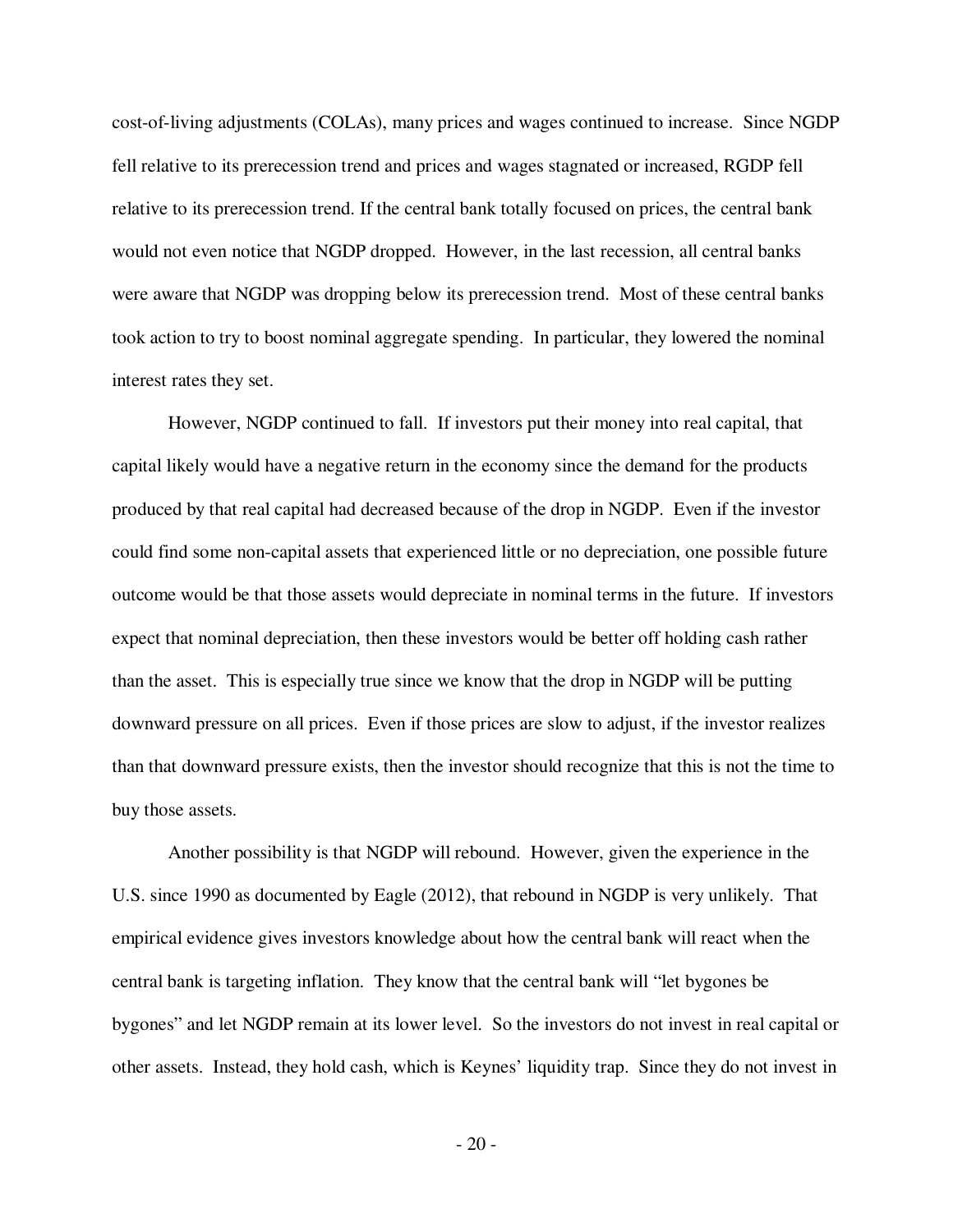real capital or other assets, NGDP falls. The holding of cash by these investors rather than spending this cash contributes to keeping NGDP from increasing in the future. The investors holding this cash rather than spending the cash becomes a self-fulfilling prophecy – NGDP does not increase and the central banks "let bygones be bygones" deciding to let the NGDP base drift downward and just try to get NGDP to increase in the future in a manner consistent with their inflation target. By focusing on inflation, not nominal aggregate spending, the central banks does not try to return NGDP to its prerecession trend.

 Instead of targeting inflation, suppose a central bank targets NGDP. Assume that this central bank is both transparent and credible in its pursuit of the NGDP target. When NGDP falls, investors know that sooner or later the central bank will reverse the drop of NGDP back to its prerecession trend, which we assume is also the targeted level of NGDP. Also, recognize that since NGDP fell, prices and wages did not increase as much as the inflation targeted by the central bank. The central bank's intended increase of NGDP back to its prerecession trend/targeted path will therefore mean inflation will at some point have to be higher than the long-run inflation rate desired by the central bank. If investors believe the central bank will pursue this NGDP target and will not "let bygones be bygones," then the investors should know that the question is not **if** the higher inflation will occur but **when** will it occur. They also will recognize that the more NGDP falls below its target, the higher inflation will have to be as a result of the return of NGDP to its target; investors know that sometime in the future if they hold cash instead of investing that money in assets, they will lose value because of the inflation. This will discourage investors from holding cash and encourage them to spend their cash on real capital or other assets.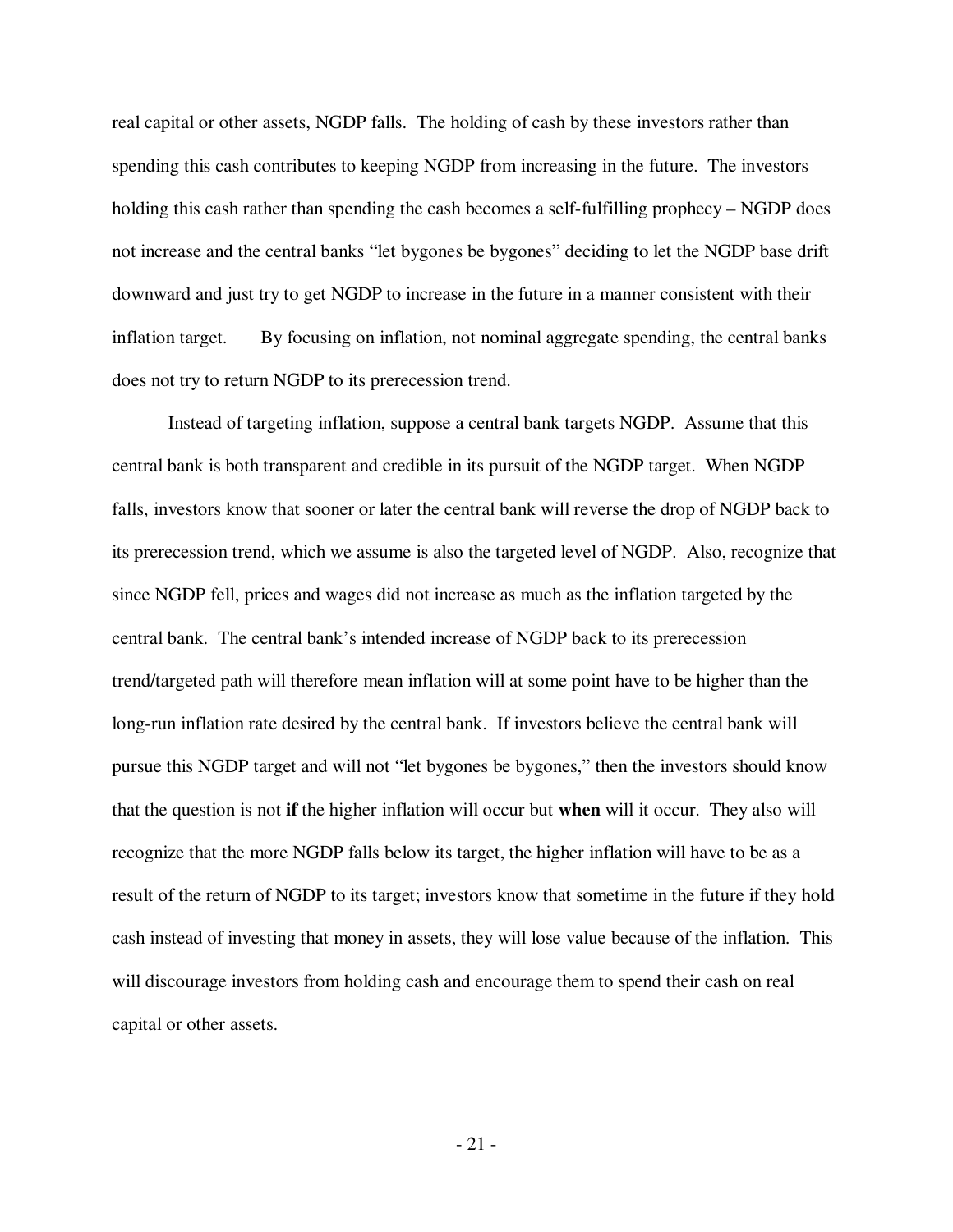In summary, if the central bank targets NGDP rather than allowing permanent NGDP base drift, the expectation of the higher inflation will discourage investors leaving their money in cash and will reduce the likelihood of a liquidity trap.

#### *VIII. Conclusions and a Caveat*

 This paper proposes a new methodology for assessing price determinacy of monetary targeting regimes when the central bank pegs the interest rate instead of setting the money supply. This methodology involved two criteria. The first criterion is whether the price level is determined in an economy with a finite horizon. The second criterion concerned whether the public's confidence in monetary policy is maintained as the finite horizon increases to infinity. Using that methodology, we find that NGDP targeting (NGT) and price-level targeting (PLT) do lead to price determinacy when the central bank follows a sufficiently strong feedback rule for setting the interest rate. On the other hand, we find that inflation targeting (IT) does not determine prices even when following a Taylor-like rule; IT fails the first criterion; IT cannot determine prices in an economy with a finite horizon. The conclusion that IT does not lead to price determinacy is consistent with the principle from calculus which states that one cannot recover the original function by merely integrating the derivative.

 We also argue that the price indeterminacy of inflation targeting can manifest itself into a liquidity trap or zero bound for nominal interest rates as currently being experienced in many economies of the world.

 In our investigation of price determinacy, we were able to discuss global price determinacy rather than just local determinacy because we did not linearize the model around a steady state. Also, we used central-bank feedback rules to result in difference equations

- 22 -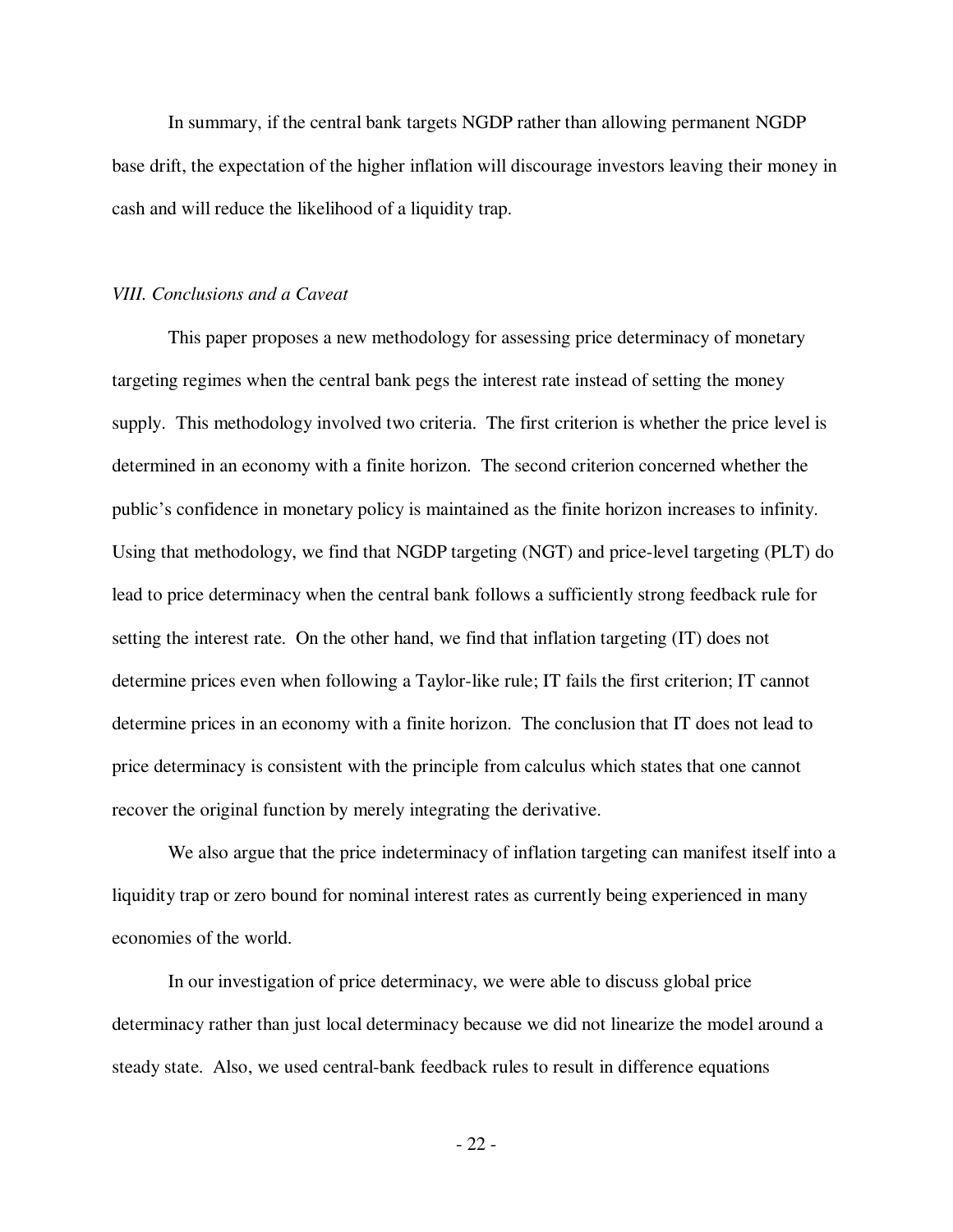involving deviations from the targets that were the same as appeared in most of the price determinacy literature.

 However, at this point we add a caveat. We have found an inconsistency concerning "current IT," "current PLT," and "current NGT." The reason is because the previous literature on "current IT" and "current PLT" have not used consistent and rigorous central bank feedback rules. For the final contribution of this paper, we now discuss the logical inconsistency of these central bank feedback rules.

 Our formulation of the feedback rules is similar to those by Carlstrum and Fruest (2001), but which is in essence consistent with other researchers as well. For PLT, our feedback rule was equation (10), where the central bank looked at how the current price level differed from the targeted price level when it pegged the nominal interest rate. However, in a flexible price model, the current price level is not yet determined. Thus, the logic of the central bank observing the current price level, then setting the interest rate, which then determines the current price level is really circular logic.

 Similarly for IT, the feedback rule (14) had the central bank observing how the current inflation rate compared to the targeted inflation rate as the central bank pegged the interest rate, which then (according to previous literature) would determine the current price level.

 Also for NGT, the feedback rule (5) had the central bank observing the current level of NGDP to peg the interest rate, but that current level of NGDP was being determined by the Fisher-Euler equation and the central bank's pegging of that interest rate. A more logically consistent approach would be to look at past prices, inflation, or NGDP instead of current prices, inflation, or NGDP. For PLT and IT, Eagle $(2007)$  does use such feedback rules; while the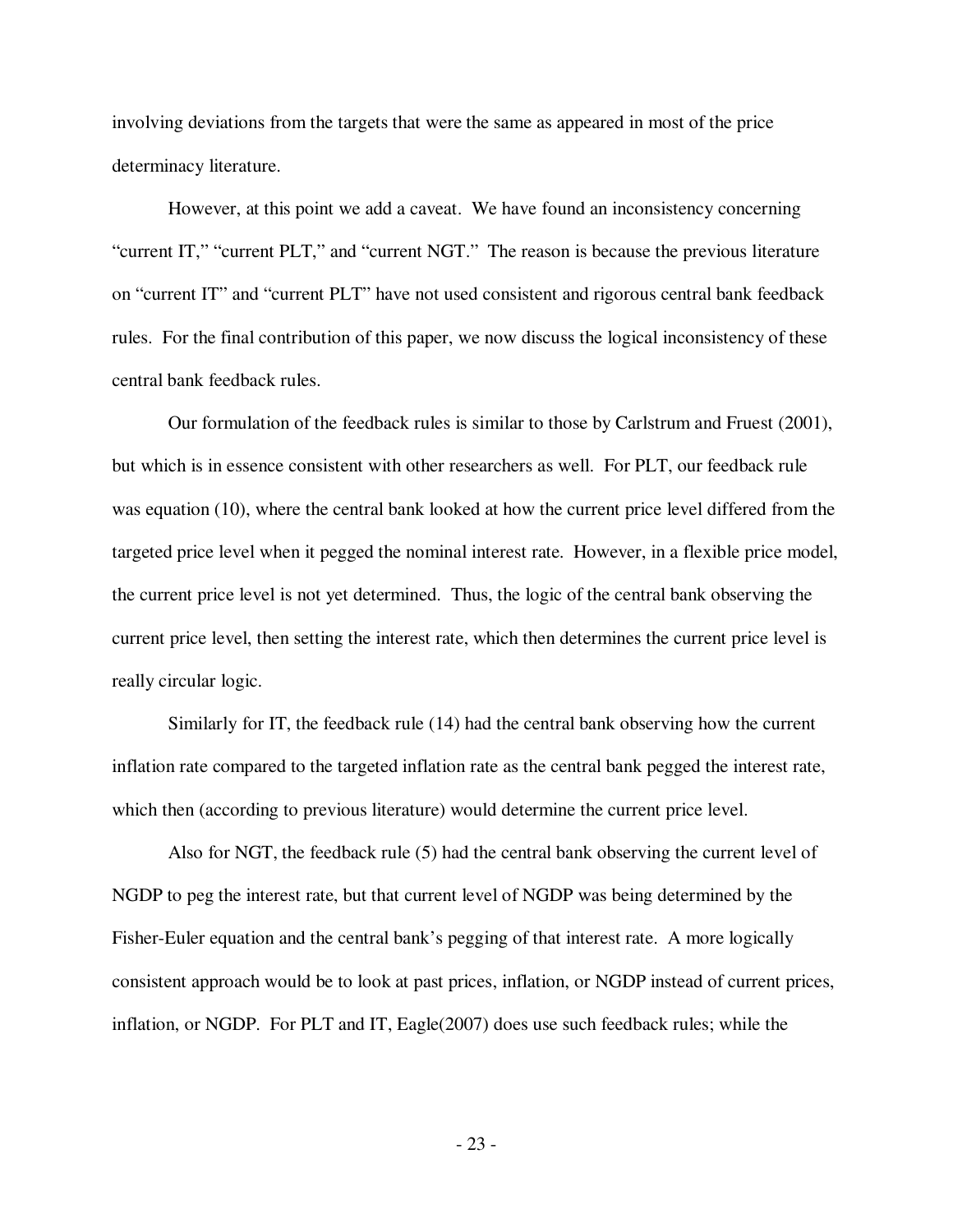resulting formulas are more complex, Eagle still reaches the conclusions that PLT leads to price determinacy but IT does not.

 Hence, we can look at our basing these feedback rules on current prices, inflation, and NGDP as something that simplifies our results without having an impact on our basic conclusions.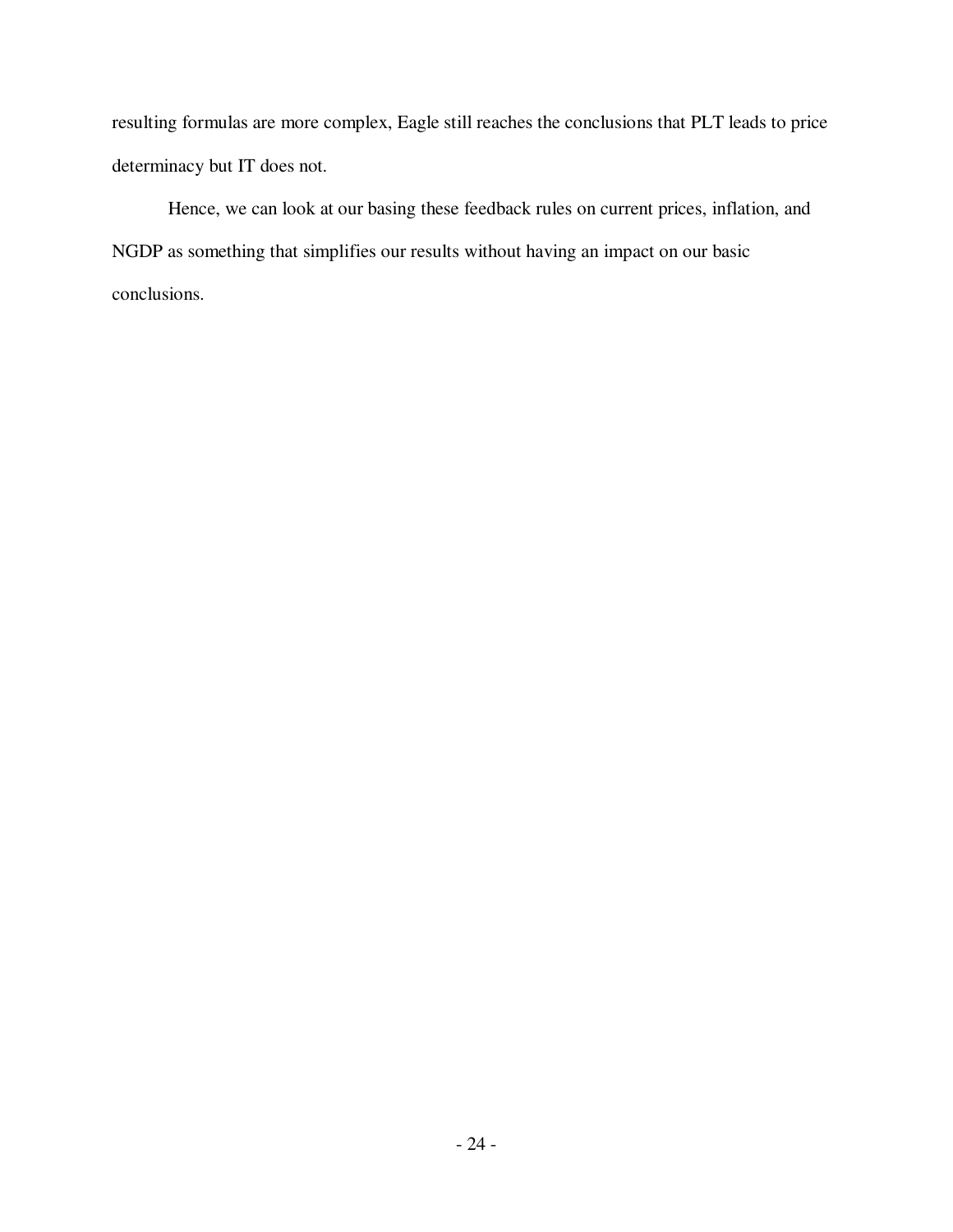#### References:

Atkeson, A., V.V. Chari, P. J. Kehoe (2009). "Sophisticated Monetary Policies," Federal Reserve Bank of Minneapolis Staff Report 419.

Benhabib, J., S. Schmitt-Grohe and M. Uribe (2001). "The Perils of Taylor Rules," *Journal of Economic Theory* 96:40-69.

Blanchard, Olivier J. & Charles M. Kahn (1980), "The Solution of Linear Difference Models under Rational Expectations," *Econometrica*, 48(#5):1305-1312.

Carlstrom, Charles T. & Fuerst, Timothy S. (2001). "Timing and real indeterminacy in monetary models," *Journal of Monetary Economics*. 47(#2):285-298.

Clarida, R., J. Gali, and M. Gertler (1999). "The Science of Monetary Policy: A New- Keynesian Perspective," *Journal of Economic Literature* 37:1661-1707.

Clegg, Brian (2003), *A Brief History of infinity: the Quest to Think the Unthinkable* (Carroll & Graf – New York)

C Cochrane, J. (2010). "Determinacy and Identification with Taylor Rules," *Journal of Political Economy* 119(#3):565-615.

\_\_\_\_\_\_\_\_\_\_ (2009). "Can learnability save new-Keynesian models?" *Journal of Monetary Economics* 56(#8):1109-1113.

Eagle, D. M. (2012). "Nominal GDP targeting for a speedier economic recovery," MPRA Paper 39821, University Library of Munich, Germany, http://mpra.ub.uni-muenchen.de/39821/

(2007). "The Eventual Failure and Price Indeterminacy of Inflation Targeting," MPRA Paper 1240, University Library of Munich, Germany, http://mpra.ub.unimuenchen.de/1883/.

\_\_\_\_\_\_\_\_\_\_ (2005a). "Price Indeterminacy Reinvented: Pegging Interest Rates While Targeting Prices, Inflation, or Nominal Income," Macroeconomics 0501028, EconWPA database, http://ideas.repec.org/p/wpa/wuwpma/0501028.html, accessed on November 16, 2006.

\_\_\_\_\_\_\_\_\_\_ (2005b). "The Inflation Dynamics of Pegging Interest Rates," Macroeconomics 0502029, EconWPA database, http://ideas.repec.org/p/wpa/wuwpma/0502029.html, accessed on November 16, 2006.

\_\_\_\_\_\_\_\_\_\_ and L. Christensen (2012). "Two Equations on the Pareto-Efficient Sharing of Real GDP Risk," Working paper.

\_\_\_\_\_\_\_\_\_\_ & Dale Domian (2005). "Quasi-Real Indexing-- The Pareto-Efficient Solution to Inflation Indexing," Finance 0509017, EconWPA.